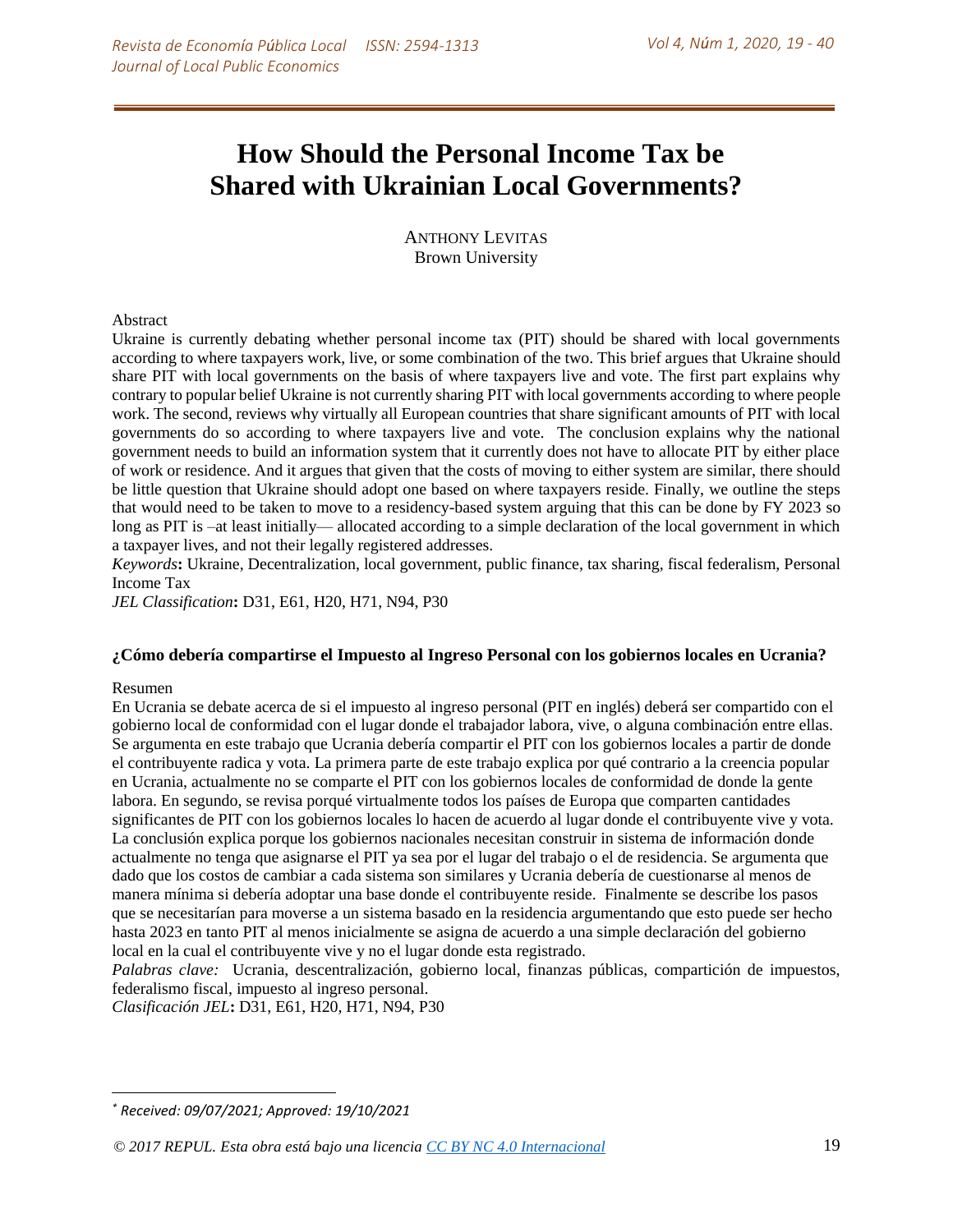## **Introduction**

The paper which follows was written to help Ukrainian policy makers think through how Personal Income Taxes (PIT) should be shared with local governments. The hope, however, is that the paper will be of wider interest because for all its unique problems, Ukraine --like many of its postcommunist counterparts-- has turned to PIT sharing as one of the principal tools of subnational finance. Indeed, this turn to PIT sharing in post-communist Europe –though not only-- is one of the most overlooked and undertheorized developments in intergovernmental fiscal relations over the last 30 years.

This foreword does not attempt to sketch the full extent of PIT sharing, or to describe its many variations. Indeed, for reasons that we will discuss, it is difficult to compile good data on the use of PIT sharing to finance subnational governments because there is substantial variation both in how countries classify them in their public sector accounts and in how international organizations like the OECD try to make these accounts commensurable for comparative purposes. Nor does this introduction go through all the theoretical pros and cons tax sharing in general or PIT sharing in particular, though we clearly think that PIT sharing has some very compelling uses.

Instead, we start by outlining the three basic ways PIT is being used to finance subnational governments before focusing on the origin-based sharing of the tax. We then discuss the evidence for this turn to origin-based PIT sharing in post-communist Europe, as well as some of the forces we think are driving it forward in the hope that the European use of PIT sharing will be of interest to practitioners in the Americas, where the instrument remains underappreciated and underutilized.

\*\*\*\*

National governments use PIT to finance subnational governments in three distinct ways. The first, is by giving subnational governments the right to impose local surcharges on the national governments' PIT rates, or by more generally dividing the rate space for the tax between national and subnational governments. In both cases, the key conceptual distinction is that subnational governments remain politically responsible for the rates that provide them with revenue from the tax. In short, PIT here is what the literature on fiscal federalism calls an 'own revenue', and as an own revenue is supposed to help ensure that subnational governments produce the quantity, mix, and quality of public goods that their electorates really want.

Quite a few federations give regional governments at least some rate setting powers over PIT. Less well known is the fact that in most Nordic countries municipalities have been setting PIT rates for years. Indeed, in Denmark and Sweden –two of the most decentralized countries in the world—over 80% of the yield of the tax goes to municipalities based on rates they set. But our concern here is not with PIT as an own revenue, but as a shared one. And here there are two distinct ways national governments can share PIT with subnational ones.

The first is for the national government to legally earmark a percentage of the national yield of PIT for subnational governments. In this case, the pool of PIT created by the share is then distributed back to local governments by formula and as a grant –usually a freely disposable one. This is what is done, for example in Czechia and Slovakia. The second is for the national government to legally entitle local governments to a fixed percentage of the amount of PIT generated on their territories. The literature refers to this form of tax sharing as origin-based and it has been key pillar of both regional and municipal finance in the German Federation for a long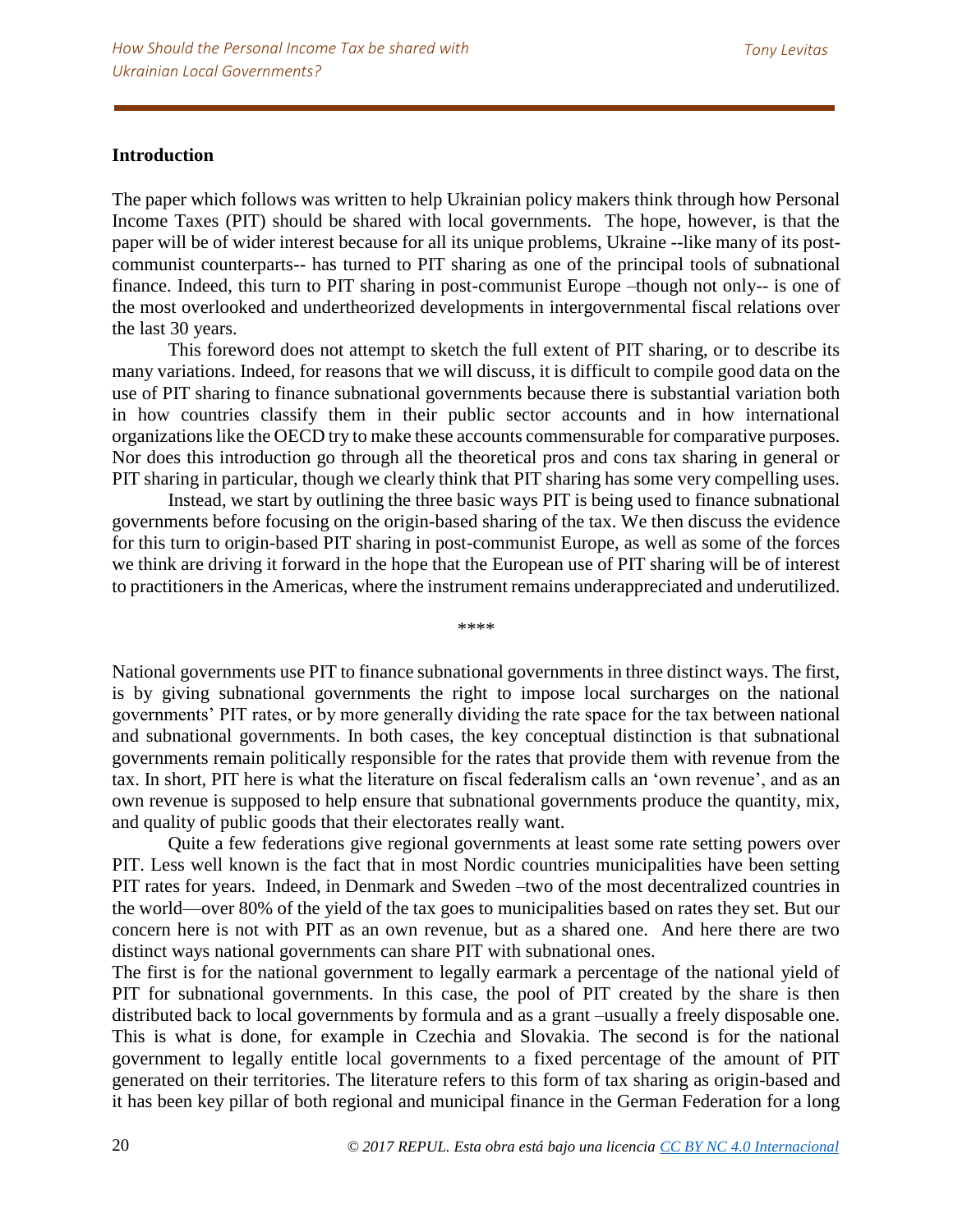time. It is this form of PIT sharing that is the primary concern of both this introduction and the policy paper that follows. Indeed, the paper is really an extended argument about why Ukraine has mis-defined the origin of PIT as an employee's place of work, and not a taxpayer's place of residence; the consequences of this mis-definition; and what can be done about it.

But before we get there it is important to understand two things. The first is simply that these distinct ways of sharing PIT have very different systemic implications: Setting aside a percentage of the national yield of PIT to be redistributed to subnational governments as general revenue grants ensures that the grant pool for redistribution is anchored to the overall growth or decline of the economy. Equally importantly, the general revenue grants that result for this form of PIT sharing are almost always at least somewhat equalizing because the main coefficient used to allocate them is almost always population. This stands in stark contrast to origin-based PIT sharing which is inherently dis-equalizing because the same percentage PIT will obviously yield much more per capita revenue in a dynamic economy than a depressed one. By the same token, it decenters the growth or decline of the revenue stream coming from PIT, from the national economy to local ones.

The second thing that needs to be understood, is that despite the very different systemic implications of these two forms of tax sharing, they are often treated as a single category in the literature, or worse consistently confused in the data bases on intergovernmental fiscal regimes. For example, the OECD's otherwise quite useful compendium of thumbnail briefs on the subnational finance systems of countries around the world, presents the Czech local government finance system –but curiously not the Slovak-- as if it were based on the origin sharing of PIT, when it is really based on sharing some of the national yield of PIT in the form of general revenue grants. And conversely, it presents the Estonian system as being based on general grants, when in fact it is based on the origin sharing of PIT.

Table I below presents the European countries that currently share PIT on an origin basis with their subnational governments, and more particularly, with their municipal governments. The first column of the Table shows the share of subnational expenditure in general government expenditure, a standard if imperfect measure of fiscal decentralization. But countries are ranked by share of municipal expenditures in general government expenditure, a measure of how important cities and towns are in a country's system of public administration. Countries without an asterisk, are unitary states with a single, municipal level of self-government. Countries with a single asterisk are unitary states with multiple levels of subnational government, but in which the municipal level is the largest and most important level of subnational government. Countries with two asterisks are federal or quasi federal constructs in which municipalities are subordinate to, and fiscally less important than the regional governments above them. And finally, Italy is a decentralized unitary state in which regional governments are more important than municipal ones.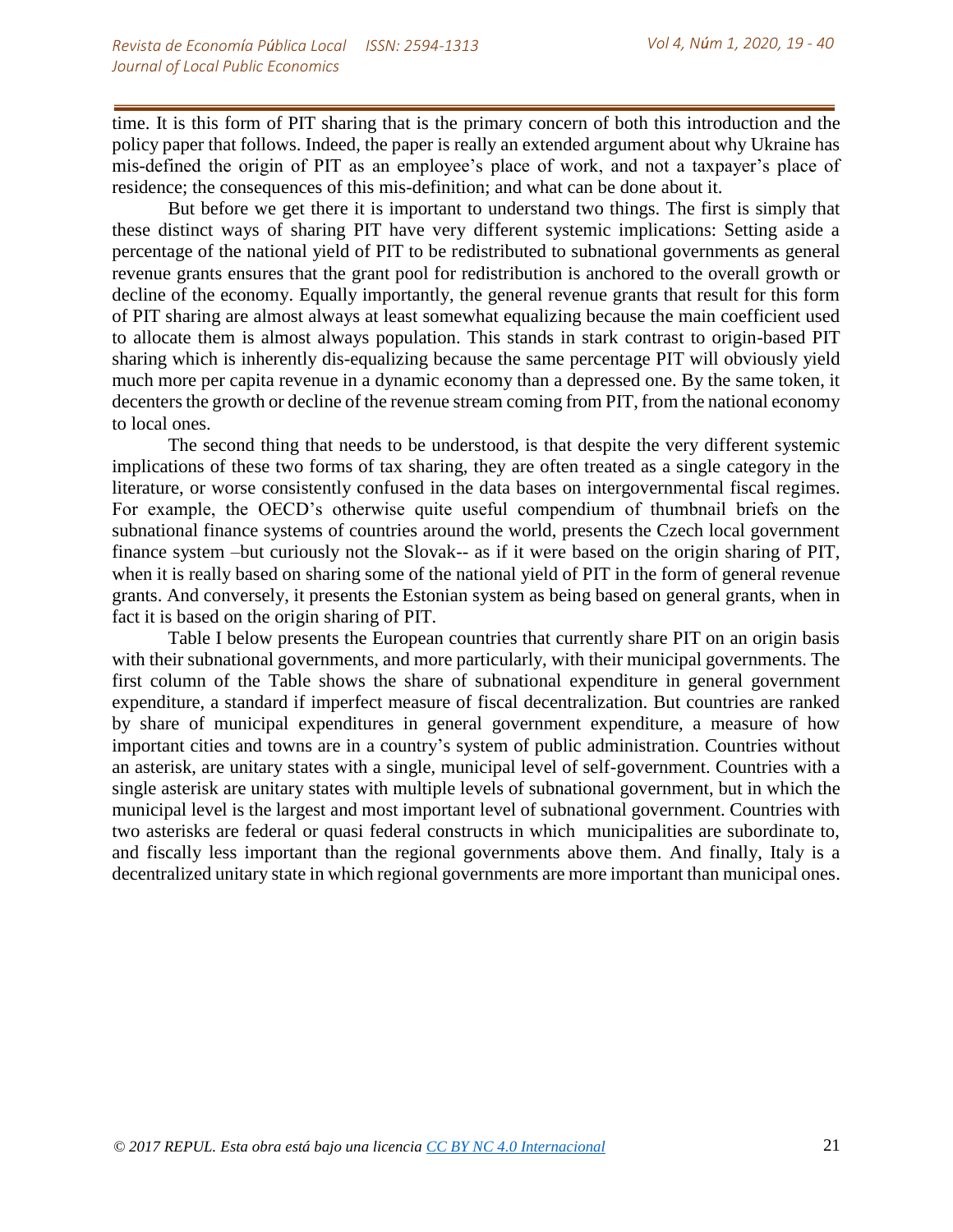| $\mathbf{\mathcal{C}}$ | $\mathbf{\mathcal{C}}$                | $\mathbf{I}$                           |                                        |                                                 |
|------------------------|---------------------------------------|----------------------------------------|----------------------------------------|-------------------------------------------------|
| Country                | Subnat. Exp. as<br>% of GenGov<br>Exp | Municipal Exp<br>as % of<br>GenGov Exp | Grants as %<br>of Municipal<br>Revenue | Shared PIT as<br>$%$ of<br>Municipal<br>Revenue |
| Norway                 | 34                                    | 34                                     | 46                                     | 29                                              |
| Latvia                 | 28                                    | 28                                     | 34                                     | 45                                              |
| Estonia                | 26                                    | 26                                     | 29                                     | 55                                              |
| Poland*                | 34                                    | 24                                     | 58                                     | 20                                              |
| Ukraine*               | 39                                    | 24                                     | 52                                     | 60                                              |
| Lithuania              | 23                                    | 23                                     | 60                                     | 33                                              |
| Croatia <sup>*a</sup>  | 26                                    | 22                                     | 18                                     | 49                                              |
| Romania*               | 26                                    | 20                                     | 44                                     | 26                                              |
| Serbia                 | 17                                    | 17                                     | 20                                     | 65                                              |
| Germany**              | 46                                    | 17                                     | 40                                     | 40                                              |
| Slovenia <sup>b</sup>  | 16                                    | 16                                     | 41                                     | 32                                              |
| Belgium**              | 43                                    | 13                                     | 52                                     | c. 15                                           |
| Spain**                | 48                                    | 13                                     | 53                                     | c20                                             |
| Italy***               | 29                                    | 22                                     | 44                                     | c.25                                            |
| Bosnia & Hercegovina** | c. 70                                 | c. $10$                                | c. 50                                  | c. 30                                           |

*Table 1: Origin Based PIT Sharing with Municipal Governments in Europe<sup>1</sup>*

<sup>a</sup>Croatia share PIT both shares PIT on an origin basis and allows its larger cities –like Montenegro-- to impose PIT surcharges. Slovenia<sup>b</sup> shares PIT both on an origin basis and by earmarking a percentage of the national yield of the tax for an equalization grant.

Several aspects of the Table are striking. The first is simply that about half of the thirty-odd countries that occupy the European land mass --without Russia and Belarus—share PIT on an origin basis with their municipal governments. The second is that half of the 20 countries that regained their sovereignty or were (re)born after communism's European collapse also share significant amounts of PIT with their municipal governments, and those that do, tend to be the more fiscally decentralized ones.<sup>2</sup> Third, in eight countries municipal governments account for more than 20% of general government expenditures and that of these, seven have communist pasts. And finally, and perhaps most importantly, the municipal governments that play such important roles in these countries' public sectors are heavily dependent on transfers. Indeed, in almost all of them some combination of grants and shared PIT account for more than 70% of their total revenues. Of put another way, in countries that have chosen to decentralize significant functions to municipalities, municipalities are not only extremely dependent on transfers, but revenue from PIT sharing typically competes with grants as the largest source of budget income.

 $\overline{a}$ <sup>1</sup> Data for this table is drawn from multiple sources including the OECDs compendium of intergovernmental country profiles <https://www.oecd.org/regional/regional-policy/sngs-around-the-world.htm> NALAS (2016), Young (2020); Levitas & Djikic (2017) and Levitas (2017) Data is from the mid-2010s.

<sup>2</sup> The 10 post-communist countries that do not share PIT on an origin basis are Albania (15%), Armenia (9%), Bulgaria (21%), Czechia (24%) Georgia (20%), Hungary (15%), North Macedonia (16%) Moldova (24%) Montenegro (14%) and Slovakia (16%). The percentages indicate the share of subnational expenditures in total expenditures. All are unitary states with (effectively) a single municipal level of self-government, except for Moldova who regional governments dominate. Data from the same sources as above.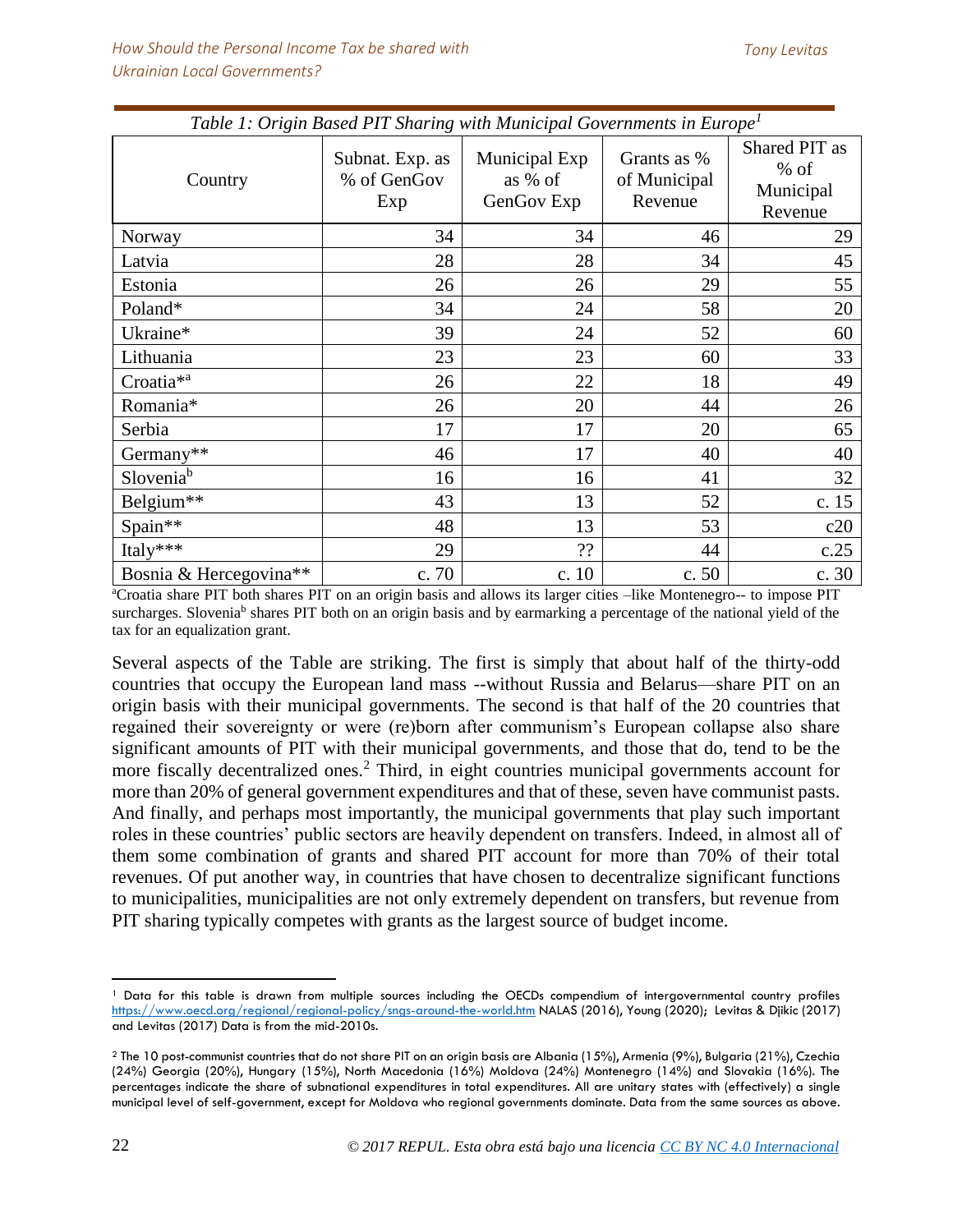Why the post-communist countries of Europe have so frequently turned to financing municipal governments with shared PIT is an interesting question that we cannot fully address here. But at least two prominent reasons should be mentioned. The first is political and is grounded in the simple fact that throughout the region reformers considered the reinvention of local governments as critically important for dismantling the single-party state. Moreover, most thought that democracy should be built from the bottom-up and following the Poles –the pioneers of local government reform in the region- explicitly sought to weaken regional authorities around which it was felt that late communist elites had congealed, by empowering municipalities (Levitas, 2017a).<sup>3</sup>

Once reformers decided that local governments should both shoulder the burden of rebuilding long neglected public infrastructure *and* be assigned significant social sector responsibilities, the question became how municipalities should be financed. On the one hand, it was painfully obvious that the repertoire of local own-revenues typically advanced by the literature on fiscal federalism – the ad valorem property tax and local user fees and charges—would not do the trick (Musgrave 1958; Oates 1972). On the other hand, nobody was quite ready to take the Nordic high road and give freshly minted municipalities rate control over personal income taxes that were themselves new. So, the question really boiled down to a decision between the relative importance of grants and shared taxes.

Worse, the requirement –imposed by both the EU and the IMF—that Europe's new nations adopt Value Added Taxes (VAT) eliminated the possibility of sharing consumption taxes with local governments on an origin-bases because the chain nature of the tax means that VAT has no geographic origin.<sup>4</sup> In short, the only way to provide municipalities with anything like the revenues they needed to fulfill the functions they were being assigned was through grants, shared PIT, or some combination of the two.

And again, the interesting question is why so many post-communist countries have chosen to rely so heavily on shared PIT. Part of the reason no doubt lies in cross-national diffusion through imitation. But the more profound reason is that shared PIT solved a combination of political and technical problems that grants alone seemed ill suited to deal with. The political problem was simply that it seemed awkward to make local governments entirely dependent on national government grants when everybody wanted to use them to dismantle the single party state. Indeed, local governments themselves wanted a revenue that didn't seem to depend on the largesse of the state.

And shared PIT fit this bill perfectly: Not only did it give municipalities a freely disposable revenue stream, but unlike grant pools pegged to a share of the yield of national taxes, shared PIT would rise and fall with the fate of their individual economies –including their own efforts at local economic development. Indeed, shared PIT seemed so much like an own revenue that the Poles defined it as one in their 1996 constitution, a mistake that has been repeated in the legal regimes of other post-communist countries including Croatia, Serbia, and Ukraine (Levitas 2005, 2017a, and 2019).

l

<sup>&</sup>lt;sup>3</sup> It is worth adding here that will much of Ukraine's subnational reforms have been modeled on Poland, it is still unclear constitutionally whether the country's regional (oblasts) and district (rayons)governments are territorial arms of the national government or democratically elected self-governments. See Levitas & Djikic (2017) and Levitas and Djikic (2019)

<sup>4</sup> This was particularly important in the inheritor states of Yugoslavia because --like the U.S.-- much of the federation subnational finance system was built on sales taxes that were shared between republic and municipal budgets. See Levitas (2005) and Levitas (2006). Subnational finance in the U.S. –as one of the only countries without a VAT—is still based on largely on shared sales tax.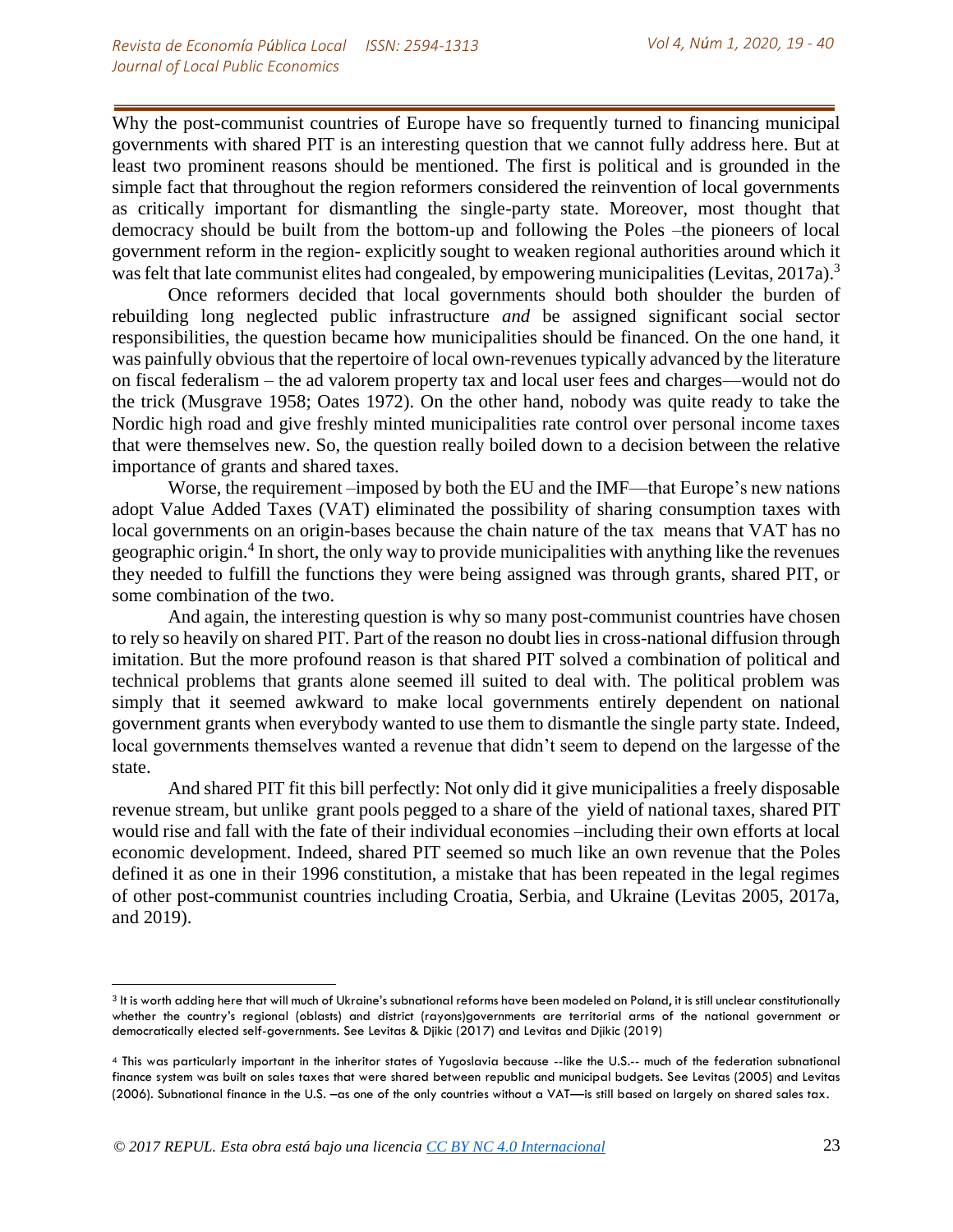But the technical problem that shared PIT solved is both more interesting and ultimately probably more important. It is also deeply ironic because it has made one of the most vexing problems in local government finance –and one thought to be aggravated by shared taxes-- more manageable: fiscal equalization. As we have noted earlier, shared taxes are dis-equalizing because the same share yields very different levels of revenue depending on the tax bases of individual jurisdictions. Indeed, it is precisely for this reason that the fiscal federalism literature typically argues that it is better to use grants than shared taxes to fill so called 'vertical gaps' in local revenue systems.

But determining how much each local government should receive in grants remains problematic if there is no reasonable way to determine the relative wealth of different jurisdictions. What PIT sharing does, then, is –at least on the revenue side of the equation—to simultaneously provide local governments with a significant source of budgetary revenue whose inequalities across jurisdictions can easily be measured and easily understood *in the form of PIT per capita*. And once people can agree that an important source of local revenue is dependent on an acceptable and easily calculated measure of relative wealth, then the next step is easy: In short, virtually all the European countries that share significant amounts of PIT with their municipalities have adopted one or another version of a German rule for fiscal equalization: Local governments whose PIT shares yield per capita revenues significantly below the national average (e.g  $<$  85%) are entitled to equalization grants equal to some percentage (e.g. 90%) of the difference between the per capita yield of the tax in their jurisdictions and the equalization threshold set as a percentage of the national average (here, 85 units). Thus, if a municipality's PIT share yielded 60 units of revenue and the national average was 100 it would be entitled to an equalization grant equal to  $(85-60)*90*$ population.

In sum, PIT sharing in post-communist Europe has allowed policy makers to devolve significant social sector functions to democratically elected municipal governments, while providing them with concrete budgetary reasons to promote local economic growth and – ironically—creating the technical and political foundations for a reasonable system of revenue equalization. This experience is underappreciated and underutilized in the Americas, and the hope is that the choices around PIT that Ukrainian policy makers are now confronting will prove thought provoking and instructive to policy makers outside of Europe.<sup>5</sup>

The paper has several sections. In Section 1 we present the general context of how the Ukrainian Parliament proposed to manage the discussion of PIT. Section II reviews the history of the current situation and explains why the system for allocating PIT must be reformed if Ukraine's intergovernmental finance system –and with it, the country's hard-won decentralization effort are to be put on a stable fiscal foundation. Section III explains why virtually all European countries that use PIT to finance local governments identify the origin of the tax as the residency of the taxpayer, and not his or her place of employment. And Section IV outlines a strategy for quickly moving Ukraine to a system in which the national government takes over from firms the responsibility for allocating PIT payments to local governments and begins to do this according to where people actually live –though not necessarily where they are legally registered to reside.

 $\overline{a}$ <sup>5</sup> For a direct application of some of these ideas to a Latin American country see Levitas (2017b)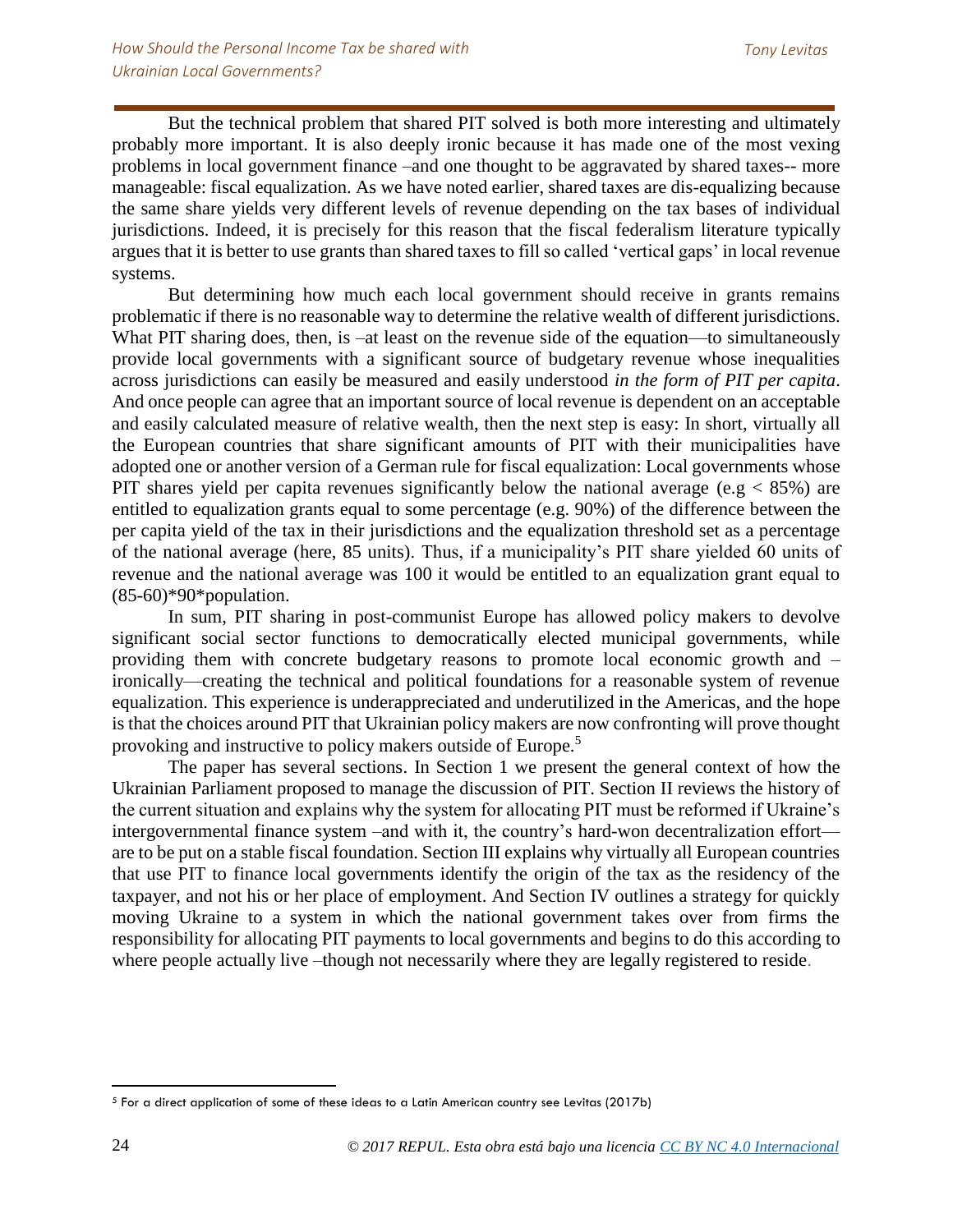## **Parliamentary debates over PIT sharing in Ukraine<sup>6</sup>**

On April  $29<sup>th</sup>$ ,  $2021$ , the Office of the President issued a decree giving the Cabinet of Ministers three months to submit to the Verkhovna Rada legislation that would "credit part of the personal income tax to local budgets according to the registered place of residence of a natural person - a taxpayer." The decree came in the middle of an intensifying parliamentary debate about how Personal Income Tax (PIT) should be shared with local governments, a debate that has so far generated at least 11 different proposals. Of these, four call for PIT to be shared with local governments in accordance with where people work; one proposes that PIT should go to the local governments in which taxpayers live; two others suggest that PIT should be split –in different proportions-- between the local governments in which people may live and work; and two others support giving taxpayers who live and work in different local governments the right to choose where their PIT shares should go.

The attention that the Office of the President and the Verkovna Rada are paying to the "PIT Question" is extremely welcome because the current system for allocating the tax to local governments is deeply flawed and must be changed. To make a long story short, under the existing rules some local governments –particularly Kyiv and other big cities—now receive very significant amounts of PIT from taxpayers who neither live nor work on their territories, and for whom they provide no services. Meanwhile the local governments in which these taxpayers actually work, and may well live, get nothing. Systemically, this makes no sense. It is also obviously unfair and --less obviously-- inefficient because it requires that the equalization system be larger than it need be.

But if there is a growing consensus that the existing system must be changed, there is also much contention and confusion about how it should be fixed. In the following, we argue that the answer to the question about how the system should be fixed is both simpler and more complicated than of any of the current proposals suggest. It is simpler because the way Ukraine should share PIT with local governments is straightforward: All PIT shares should be returned to the local governments in which taxpayers live and vote. Ukraine should do this for the same reasons that it is done in virtually all other European countries in which the personal income tax is a significant source of local government revenue: *To increase the responsiveness and accountability of local governments by aligning the economic interests of citizens as taxpayers with their political interests in democracy as voters.*

And it is more complicated than any of the current proposals suggest because even with the support of the Presidential decree, achieving this objective –or something close to it-- will require 18 to 24 months of analytic, technical, and political preparation**.** That said, we think that with the necessary investment and political will, it should be possible for Ukraine to allocate PIT to local governments by place of residence by fiscal year 2023, *so long as place of residence is understood to mean where people actually reside, and not where they are currently legally registered to live*.

 $\overline{a}$ 

<sup>6</sup> The judgements in this policy brief are my own and do not represent those of either Swedish Association of Local and Regional Governments (SALAR/SKL) or the Swedish Agency for International Development (SIDA). They could not, however, been arrived at without the research and critical commentary of the entire staff of SKL's, SIDA-funded, Support to Decentralization in Ukraine Project. In particular, I would like to thank Jasmina Djikic, Kostya Gavrylov, Igor Gerasimchuk, Jan Herczynski, Ieva Kalina, and Igor Onyshek for their support, as well as the team of researchers led by Daryna Marchak at the Kyiv School of Economics that has recently begun investigating how large multiunit enterprises allocate PIT to the local governments in which they have business units.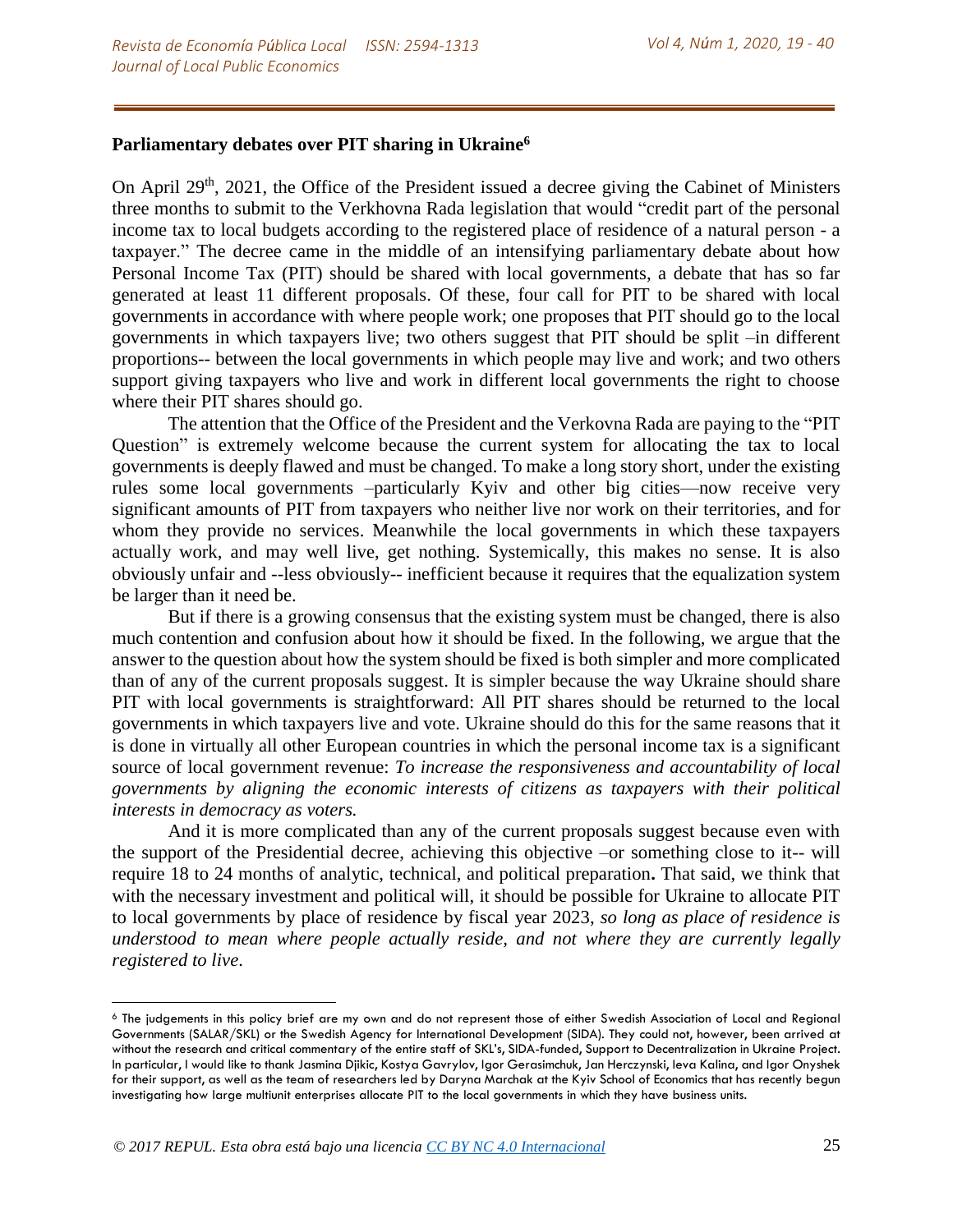### **The History of the Current Situation in Ukraine**

Before discussing why Europe shares PIT in accordance with a taxpayer's residency, or what Ukraine needs to do to join the club, it is important to review how PIT is currently being shared with local governments. This is necessary because until recently the popular understanding in Ukraine has been that PIT is being shared with local governments in accordance with a taxpayer's place of employment.

In short, it has never been true in Ukraine that PIT is being allocated to local governments according to where people work. Or at least, it has never been true for most employees of large multiunit companies who work in local governments other than the one in which their employer is legally registered. Instead, "loopholes" in the tax code have allowed firms with multiple business units to credit the PIT payments of all their employees to the local governments in which they are legally registered, and not to the local governments in which their employees may actually work  $<sup>7</sup>$ </sup>

These "loopholes" are convenient for businesses because multi-unit firms do not have to trouble themselves with sending the PIT contributions of their employees to the tax authorities of all the jurisdictions in which their employees may work. Indeed, large employers have actively resisted reforms that would require them to send the PIT contributions of their employees to the local governments in which they really work. This is not surprising because such requirements would force many firms to change their accounting and IT systems, changes that obviously come with unwanted costs.

More importantly, firms should not be in the business of allocating PIT at all. Instead, this function should be  $-\text{as it}$  is elsewhere in Europe-- the responsibility of the national government.<sup>8</sup> To be sure, firms need to send the PIT payments of all their employees to the tax authorities, and these payments must contain the tax identification numbers of all their employees and wages received. But it is the national Treasury System that should be responsible for crediting PIT shares both to the national budget, as well as to the budgets of the appropriate oblasts (regions) and hromada (Cities/communes). 9

The loopholes in the law which allow multi-unit businesses to credit the PIT payments of all their employees to the local government in which they are legally registered have also benefited big cities. This is because a disproportionate number of large, multi-unit firms have their legal headquarters in big cities and thus often receive the PIT shares of people who work (and live) elsewhere --and for whom they provide no services. Meanwhile, and conversely, the smaller, generally poorer local governments in which these taxpayers actually work --and typically live- must provide them with services but do not get their PIT payments. This makes no sense and is

 $^7$  Law no. 755, of May 2003 on the "State Registration of Legal Entities, Individual Entrepreneurs and Public Associations" required firms to identify their subdivisions as any location of business other than the one in which they were legally registered. At the same time, the tax code required firms to send the PIT payments of employees working in subdivisions to the tax authorities in which these subdivisions were located. These rules, however, were never strongly enforced and many firms did not and do not have accounting systems that allow them to direct the PIT payments of their employees to different tax authorities.

<sup>&</sup>lt;sup>8</sup> On this point it is worth noting that the Ukrainian courts have dismissed cases brought by local governments against firms for the alleged misallocation of PIT on the grounds that companies cannot be held liable for these mistakes because the allocation of PIT should be a state function. Information from KSE research team.

<sup>9</sup> Oblasts receive a 10% share of PIT while all hromada except Kyiv receive a 60% share. Kyiv receives a 40% share. As a result, the national government receives 50% of the PIT payments of taxpayers said to work in Kyiv and 30% of those said to work in all other hromada. See Levitas & Djikic (2019 and 2017)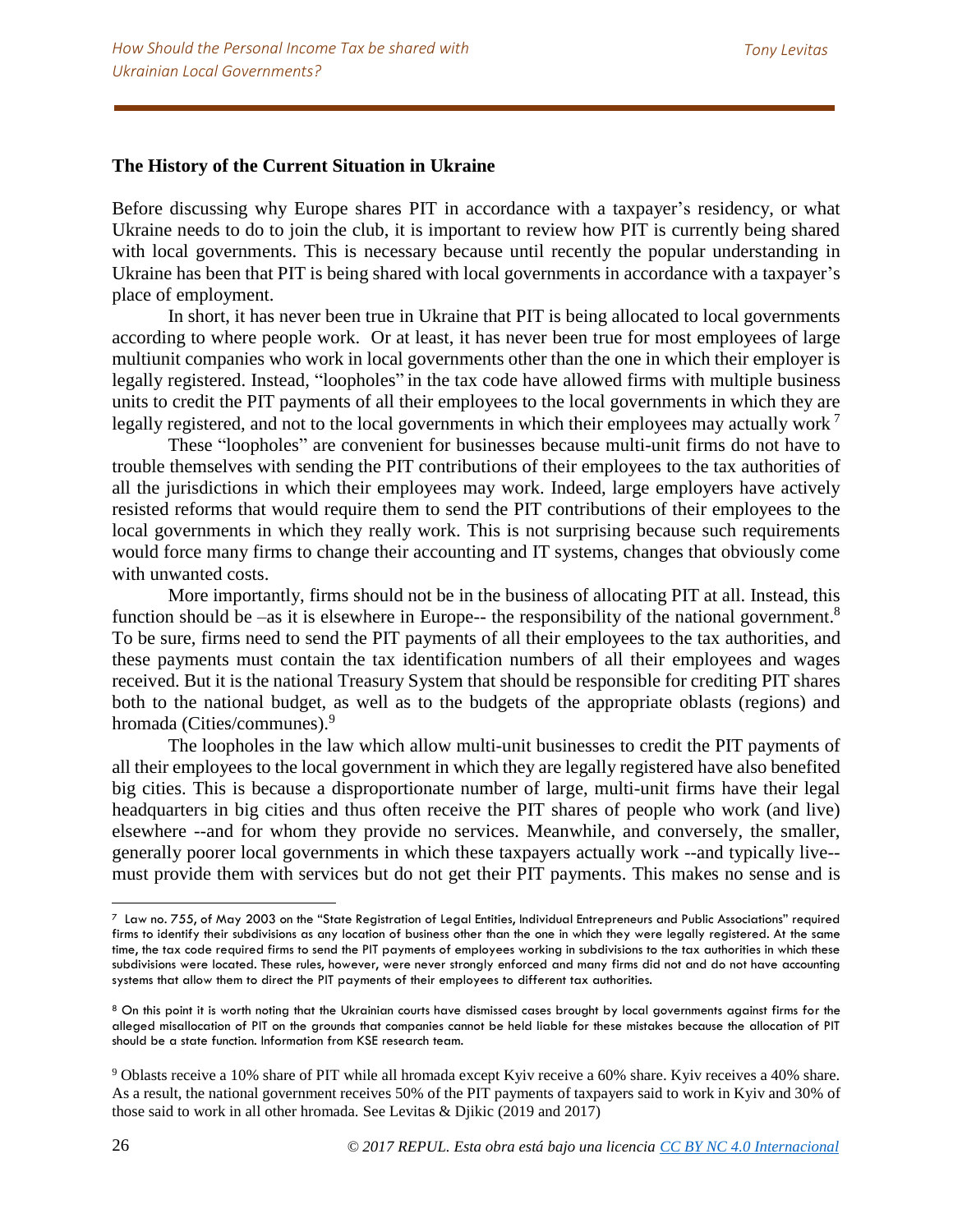obviously unfair. It is also inefficient: Sending the PIT payments of people who live and work in smaller, poorer hromada to the bigger, wealthier cities in which their employers are headquartered increases the need for equalization and requires that the base/reverse grant system be larger than necessary.

But if the existing system has been convenient for big business and profitable for big cities, it is nonetheless the Ukrainian state that bears the greatest responsibility for failing to fix it. For years, it has been an open secret within the Ministry of Finance that significant amounts of PIT are being sent to local governments in which people do not work -or for that matter live- and for whom these local governments provide no services. Nonetheless, the Ministry has not pushed to reform the existing system. And it is easy to understand why: The Ministry has had its hands full dealing with an already daunting list of structural reforms in a period of great socio-economic turbulence, to say nothing of war. Moreover, the Ministry knows that any serious reform of the allocation of PIT will require major changes in the way the Tax Administration in particular, and the Ukrainian state in general registers, links, and makes use of the data on where its citizens live, work, pay taxes, and vote. Indeed, the Ministry is painfully aware that meaningful reform will not only require coordinating the work of multiple ministries but developing and implementing the information and data processing systems necessary for the State Treasury –and not firms—to allocate PIT to local governments.

All this is true. But the central argument of this paper is that the decentralization reforms that the Ukrainian state has so heroically pursued over the last few years simply cannot be put on a sound foundation without sharing PIT with local governments in accordance with where taxpayers live. And that this cannot be done without first linking people's PIT payments to their place of residence and then, by making the Ukrainian state responsible for allocating these PIT payments to the local governments in which they actually reside.

In the concluding section of the paper, we will outline how this might be done**.** But for the moment, the critical thing that needs to be understood is that the national government cannot allocate PIT to local governments in accordance with where people work because *it does not know where they work*. And without knowing where people work, it cannot link data on citizens PIT payments with data on the local governments in which they are employed. Indeed, it is precisely because of this, that the national government is relying on private companies to divvy up PIT payments between itself and local governments.

Worse, and the reason this is a nontrivial problem, is precisely because we know –though we cannot say exactly how much-- that very significant amounts of PIT are being sent by firms to the local governments in which they are headquartered, and not to the local governments in which their employees work. For example, we know that 14% of all firms are legally registered in Kyiv and that they account for 24% of national employment. But only a small fraction of that employment takes place in the capital (State Strategy for Regional Development; 2020). Anecdotally, we also know that both many large state enterprises and private firms register the PIT of all their employees in the local government in which they are headquartered –be that in Kyiv or some other city.<sup>10</sup>

But the most compelling indication of the magnitude of PIT payments that are being misallocated under the current rules comes from Kyiv's budget: In 2020, Kyiv's per capita PIT revenues were more than three times higher (8,400 hr./pc) than those of the average hromada

<sup>&</sup>lt;sup>10</sup> Preliminary findings of the KSA research team on the allocation of PIT.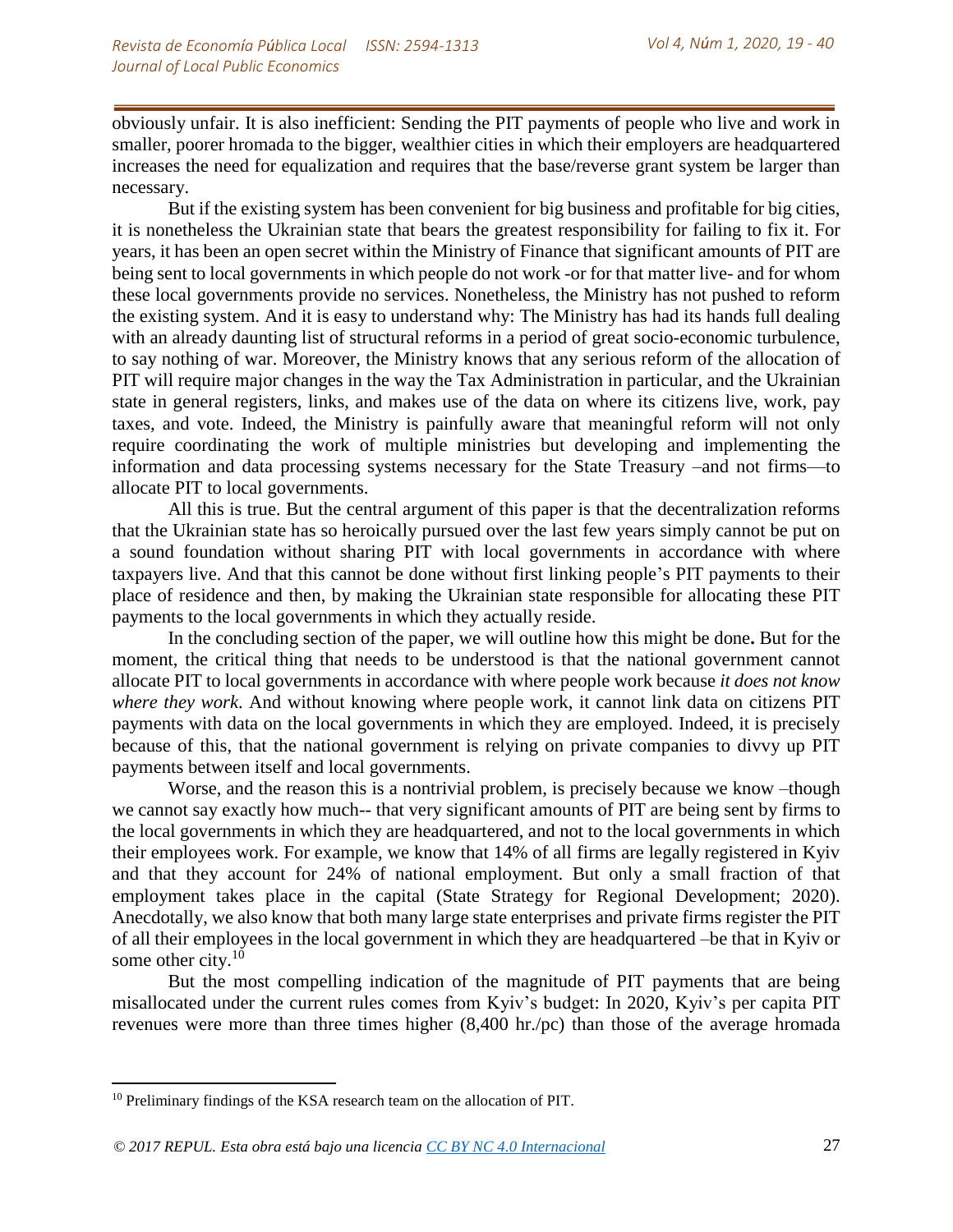$(2,700 \text{ hr./pc})$ .<sup>11</sup> This 3 to 1 ratio is on the high end of the spectrum but in and of itself, is not particularly unusual: Capital cities often have per capita PIT revenues two or three times those of the average local government –and often 6 or 7 times more than the poorest— both because they are the hubs of the national economy and because wages in them tend to be substantially higher than elsewhere.

But what is unusual, is that Kyiv is achieving this 3 to 1 ratio with a 40% share of PIT when all other hromada receive a 60% share. In other words, the yield of Kyiv's PIT share relative to the average hromada would be more or less understandable if all local governments received the same share. But it is exceptionally high --and hard to explain-- when we consider that Kyiv gets one third less of every taxpayer's PIT payment than all other hromada<sup>12</sup>. In short, Kyiv is making up for its smaller share through the PIT payments of taxpayers who do not work (or live) in Kyiv, meaning the employees of large, multi-unit enterprises who work --and almost certainly live-- outside of the capital.

Looking forward, the most important implication of all this is that if PIT really were to be allocated by place of work, Kyiv would lose the revenues it currently receives from people working outside of the capital but employed by firms registered in it. Or put another way, if PIT was actually allocated by place of work, Kyiv's PIT share would almost certainly have to be increased for the city to maintain anything like its current revenues from the tax. We will return to this point later. But for the moment, the point worth holding on to is that Kyiv's PIT share will have to be renegotiated upward whether the origin of PIT is defined as place of place of work or place of residence because its current 40% share only works financially because of the PIT payments the city is receiving from people who neither work nor live in the capital.

To summarize the discussion so far, PIT is not now being allocated to local governments by place of work, though for years this is what people have believed. Instead, very significant amounts of PIT are being misallocated to big cities because firms --not the state-- are responsible for sending PIT payments to the appropriate tax authorities, and because firms with multiple business locations find it easier to credit the PIT of all their employees to the jurisdiction in which they are legally registered, and not to the many different local governments in which their employees may work. This is unfortunate, but firms should not be in the business of divvying-up public revenues.

Moreover, the misallocation of funds is not trivial if Kyiv's per capita revenues from PIT are 3 times the national average despite receiving a PIT share 30% lower than all other hromada.<sup>13</sup> Worse, the misallocation of these revenues to Kyiv –no matter how big or small—underestimates the misallocation across all hromada-- because there are many multi-unit businesses who are headquartered in local governments other than the capital. More importantly, and looking forward, while the national government knows that a lot of PIT is being sent to the wrong local governments, it cannot say by how much or to whom because the Tax Administration cannot technically link people PIT payments to their place of work (or residence). Finally, and most importantly, allocating large amount of peoples' PIT payment to local governments in which they neither live nor work is unfair, inefficient, and makes no systemic sense.

l

<sup>&</sup>lt;sup>11</sup> Own calculations from Ministry of Finance data.

<sup>&</sup>lt;sup>12</sup> This judgement is based on 20 years of intergovernmental finance work in post-communist Europe, meaning not on having hard numbers in hand. But having these sorts of numbers would be useful in thinking through how Kyiv's PIT share might eventually be adjusted.

<sup>&</sup>lt;sup>13</sup>My guess is that between 15% and 30% of Kyiv's PIT revenue can be attributed to taxpayers who work outside of the capital but whose PIT payments flow to it through their employers' legal headquarters.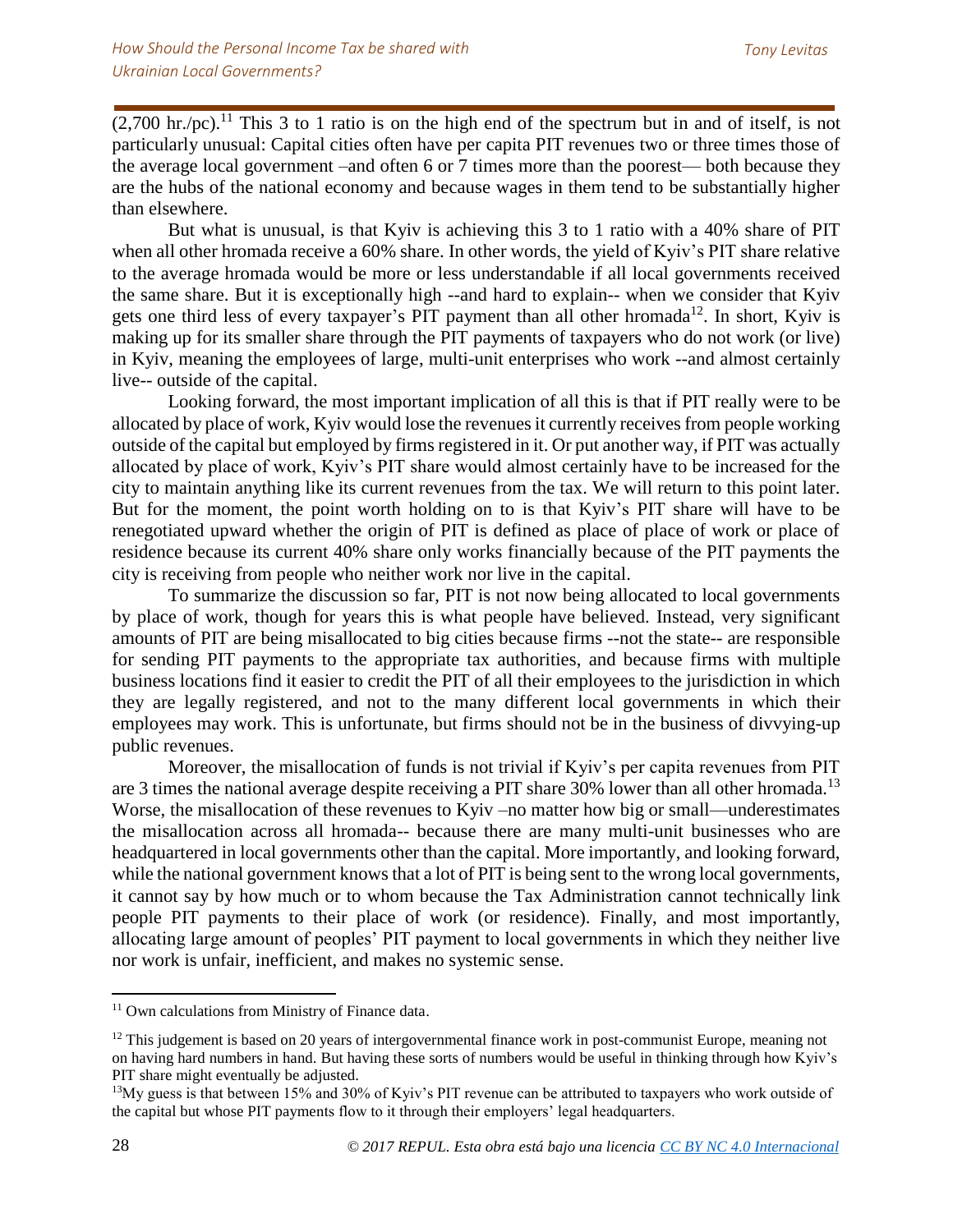## **Why the Answer to the PIT Question Should be Straightforward**

Last year, Ukraine completed a heroic effort to consolidate over 10,000 tiny villages into hromada capable of providing their residents with basic public services. Many outstanding issues, including constitutional ones, remain to be resolved before policy makers will be able to say that Ukraine's subnational finance and governance system rests on a stable foundation. PIT, which accounts for more than 50% of all hromada revenue (including Kyiv), and about 70% of all oblast revenue is obviously one of the cornerstones of this foundation. And until the allocation of PIT is put on a sound basis, the foundation of local government finance and governance in Ukraine will by shaky.

The constitution of new hromada, and the fact that many of their elected officials have come to understand that they are not receiving the PIT payments of people who work (and/or live) on their territories has increased the awareness of both parliament and the President's Office that the existing system for sharing PIT needs to be changed. The question is how. Here, it is worth looking first at a little public finance theory, and then more extensively at the practices of other European countries that rely heavily on PIT to finance subnational governments.

Perhaps the most important normative claim of the literature on subnational finance is that local governments should --to the greatest degree possible-- pay for what they do from taxes, fees, and charges whose rates they set for themselves $14$ . The argument behind this claim is that the more a local government's revenues are determined by democratically elected councils, the more likely it is that these councils will make tax and spend decisions that are in line with their electorate's preferences: If councils tax too much, or fail to deliver services that people want because they tax too little, the people will –as the saying goes-- "vote the bums out office." In short, virtually all of the literature on public finance insists that local taxation is critical for ensuring that local governments are responsive and accountable to their electorates.

Much can be said about this central pillar of the literature on subnational finance. But two points are worth stressing. The first is simply that in many, maybe even most European countries the largest source of local government revenue does not comes from taxes that local governments set themselves. Indeed, there are relatively few countries in which the normative principle of the literature is really respected in practice, or at least respected to a degree that would satisfy its most ardent proponents.<sup>15</sup>

<sup>14</sup> Musgrave (1959) argues that governments have three basic functions: Macro-economic stability; the redistribution of wealth; and the production and delivery of public goods. With Musgrave, most public finance experts agree that the first two functions should be reserved for national governments, but that responsibility for the production and distribution of public goods should be allocated between levels of democratically elected government for efficiency reasons: If the benefit areas of particular public goods can be aligned with the political and fiscal jurisdictions of the people who consume them, pay for them through local taxes, and vote for the officials who control their production, then these goods will more closely correspond to local preferences. This literature has also long argued that the single best way to finance local public goods is through the ad valorem property tax because its base is both immobile and should increase in value with the public goods it helps fund. See for example Oates (1972) and Norregaard (1997). Over time, and in response to the fact that a) it has proven hard to implement ad valorem property taxes in many countries b) that even in the best of cases property taxes yield revenues far less than the costs of the public goods that –for better and worse—local governments are often made responsible for and c) the recognition that the many public goods (e.g. education) have local, regional and national benefit areas, public finance theorists have increasing turned to the personal income as a high yield tax over which local governments can be given some rate control. See for example Bird (2010) and Kitchen (2004).

<sup>&</sup>lt;sup>15</sup> See for example, Hansjorg Blochliger & David King (2006), They identify a "decentralization paradox" in which the more social sector responsibilities are assigned to local governments, the more their finances become dependent on the national government. Bird (2010) makes much the same point.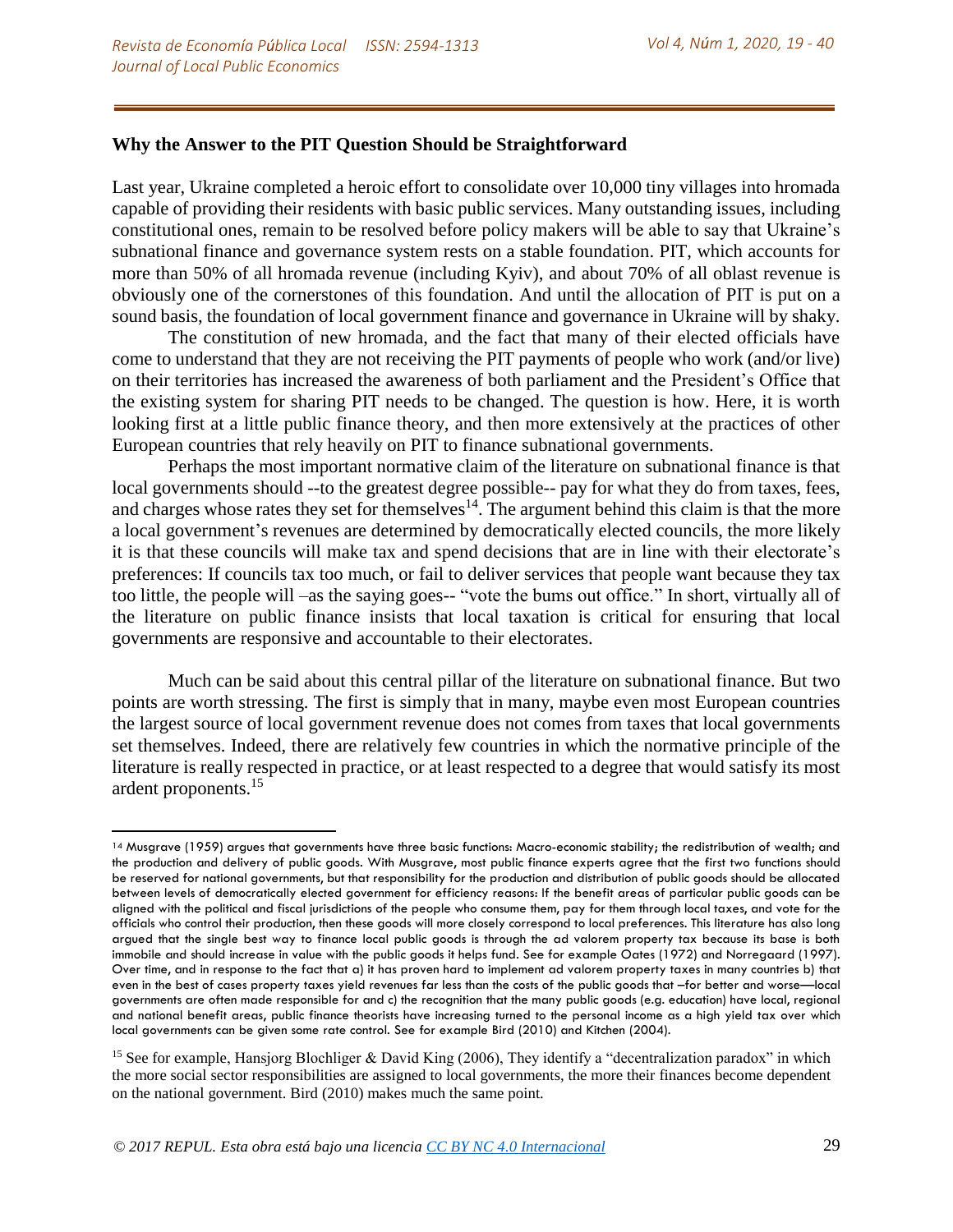The reason for this contradiction between theory and practice has two sides and is easy to understand once both of them are put together. On the one hand, the highest yielding taxes of the contemporary nation state –the Value Added Tax, the Personal Income Tax, and the Corporate Income Tax— are all more effectively and efficiently administered by the national government than by local ones. On the other hand, the cost of the public services that are often assigned to local governments –particularly social sector functions like education, housing, health, and community services-- far exceed what can possibly be raised through what the literature considers to be good local taxes, meaning locally set user charges and fees, and above all the property tax.<sup>16</sup> In short, in many countries in which local governments perform significant social sector functions, the lion's share of their revenues come not from local taxes but from some combination of categorical grants, freely disposable general revenue grants, and shares of national taxes.

But the second thing that should be said about the literature's admittedly sometimes obsessive concern with local taxation, is that even if local governments are typically heavily dependent on grants and shared taxes, it still makes sense for citizens to pay local taxes, and to know that they have a financial stake in the behavior of their elected officials. In short, people are more likely to pay attention to what their local governments do if they know they are being taxed to pay for at least some of the services they receive. Indeed, the basic gist of this argument can be extended to shared taxes: Even if local councils do not, for example, set PIT rates, local voters are much more likely to be concerned with how 'their' local governments spend money if they know that much of that money comes from 'their' PIT payments and not from general budget of the national government.

With these points in mind, now let us look how PIT is used to finance local governments in Europe. In at least twenty European countries, PIT revenues constitute more than 20% of local budgets. Moreover, in many countries PIT is often the largest single source of local revenue. But there are three distinct ways PIT can be used to finance local governments: By earmarking a percentage of the national yield of PIT for local governments and then allocating the resulting pool of funds to them by formula; by giving local governments some control over PIT rates, while base setting and collection remain in the hands of the national government; and by giving local governments a fixed share of the PIT generated on their territories.<sup>17</sup>

Both the Czech and Slovakia Republics earmark a percentage of the national yield of PIT for local governments and then allocate these monies to them by formula. Here, there is no relationship between the amount of PIT that individual local governments receive from the tax, and the amount of PIT paid by the people who live or work on their territories. Indeed, the national government does not need to know where PIT comes from and has no need to link PIT payments with either peoples' place of work or residence. Instead, the 'PIT share' functions as a legal 'anchor' for a pool of national funds that are then divided back down to local governments by formula through freely disposable general revenue grants. This 'anchor' or 'peg' also serves to

<sup>&</sup>lt;sup>16</sup> For example, the average yield of the property tax among EU countries is less than 1.5% of the GDP; in the US 2%, and in Canada –on of the world's highflyers—3%. This is well under the share of GDP that most countries spend on pre-university school wages. On some of the problems with property taxation see Sepulveda & Martinez-Vazquez (2011)

 $17$ If local governments are given significant powers to set PIT rates than their jurisdictions must be fairly large to prevent interjurisdictional tax competition created by taxpayers moving to local governments in which PIT rates are lower. It is for this reason that most of the literature on fiscal federalism recommends that control over PIT rates only be given to regional self-governments, and not municipal and communal ones. See again Norregaard (1997) Bird (2010) and Kitchen (2004).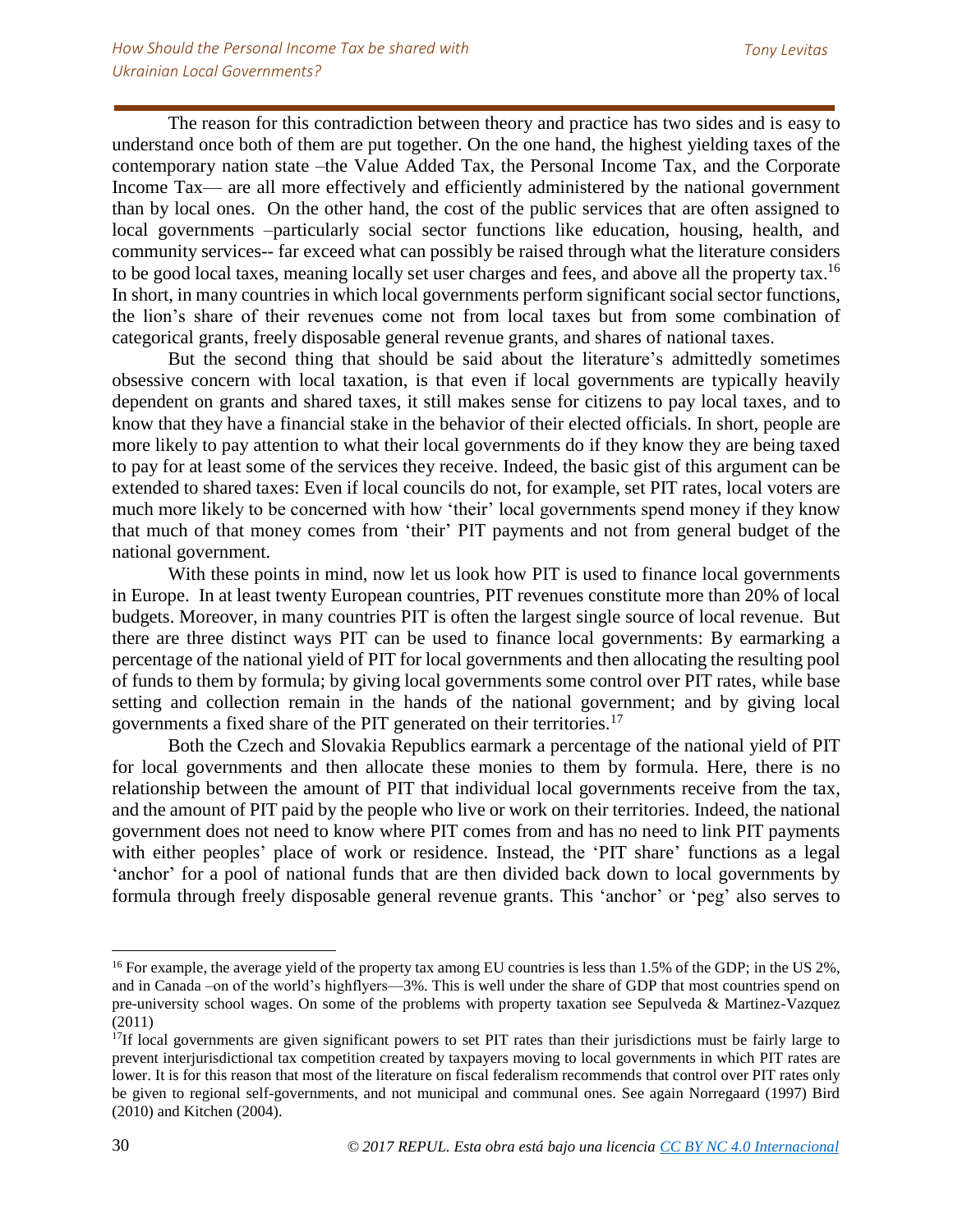ensure that the overall grant pool created by earmarking a share of the national yield of PIT for local governments grows with the economy as a whole.

The Czech and Slovak intergovernmental finance systems are thus conceptually closer to systems that rely on general revenue grants to finance local governments than to systems that provide local governments with large chunks of revenue by allowing them to retain some of the PIT generated on their territories, either through rate setting powers or a guaranteed fixed share. The Czech and Slovak systems have the virtue of being relatively simple to administer. They are also strongly equalizing because the most important coefficient used in allocating general revenue grants is almost always population. As a result, most local governments get the same basic payment per inhabitant, making other efforts to compensate local governments for differences in their revenues or service costs systemically less important. But these sorts of systems divorce local government revenues from both the pocketbooks of voters and the health of the local economy: The former reduces the incentives of citizens to oversee and hold their local officials accountable, while the latter reduces the incentives of local officials to grow the local economy.

This stands in stark contrast with systems that give local governments either a share of the PIT generated on their territories and/or the right to set PIT rates. Now, differences in the relative wealth of local governments --in their PIT bases-- matter a lot. Local governments with high unemployment, low wages, or low official employment, will get relatively little out of the tax, either through shares or rate setting powers. Afterall, the right to tax a weak base, or to receive a hearty share of almost nothing, will yield little in budget revenue.

Intergovernmental finance systems that provide local governments with large amounts of revenue from the PIT generated on their territories therefore require more visible equalization mechanisms. And there are many ways that equalization can be done. But one simple mechanism often used in countries that share PIT with local governments is to give poorer ones equalization grants that bring their per capita PIT yields up to some reasonable percentage of the national average –usually 75-85%. It is also common for richer local governments to contribute to some of the costs of equalization by 'clawing back' some of their 'excess' PIT revenues. This is what Poland, Germany and Ukraine all do, though in Ukraine the richest local government –Kyiv does not contribute to the equalization system, a point which we return to later (Blochlinger et. al. 2007).

Things get a little more complicated in countries in which local governments have been given some rate setting powers. Nonetheless, the same basic idea is often applied: Here, the national government must know the PIT rates set by all local governments so that it can determine a national average rate. The average rate is then applied to the PIT bases of all local government to determine both the per capita PIT baseline for equalization, and the per capita PIT yield of every local government at the standardized rate. This procedure prevents poorer local governments from seeing their equalization payments fall if they chose to tax PIT at a higher-than average rate. And it prevents richer local governments from gaming the system to get equalization grants by choosing to tax at a lower-than average rate.

All of which is to say that when local governments get significant amounts of revenue through the PIT generated on their territories, equalization becomes more important and more burdensome, particularly if local governments are given rate setting powers. Such systems also require the national government to link PIT payments with taxpayers' place of residency (or work) in order to allocate PIT shares to the appropriate local government. As a result, origin-based PIT sharing systems are more complicated to administer than their Czech or Slovak counterparts. But unlike these counterparts, or more generally, systems that rely on providing large sums of money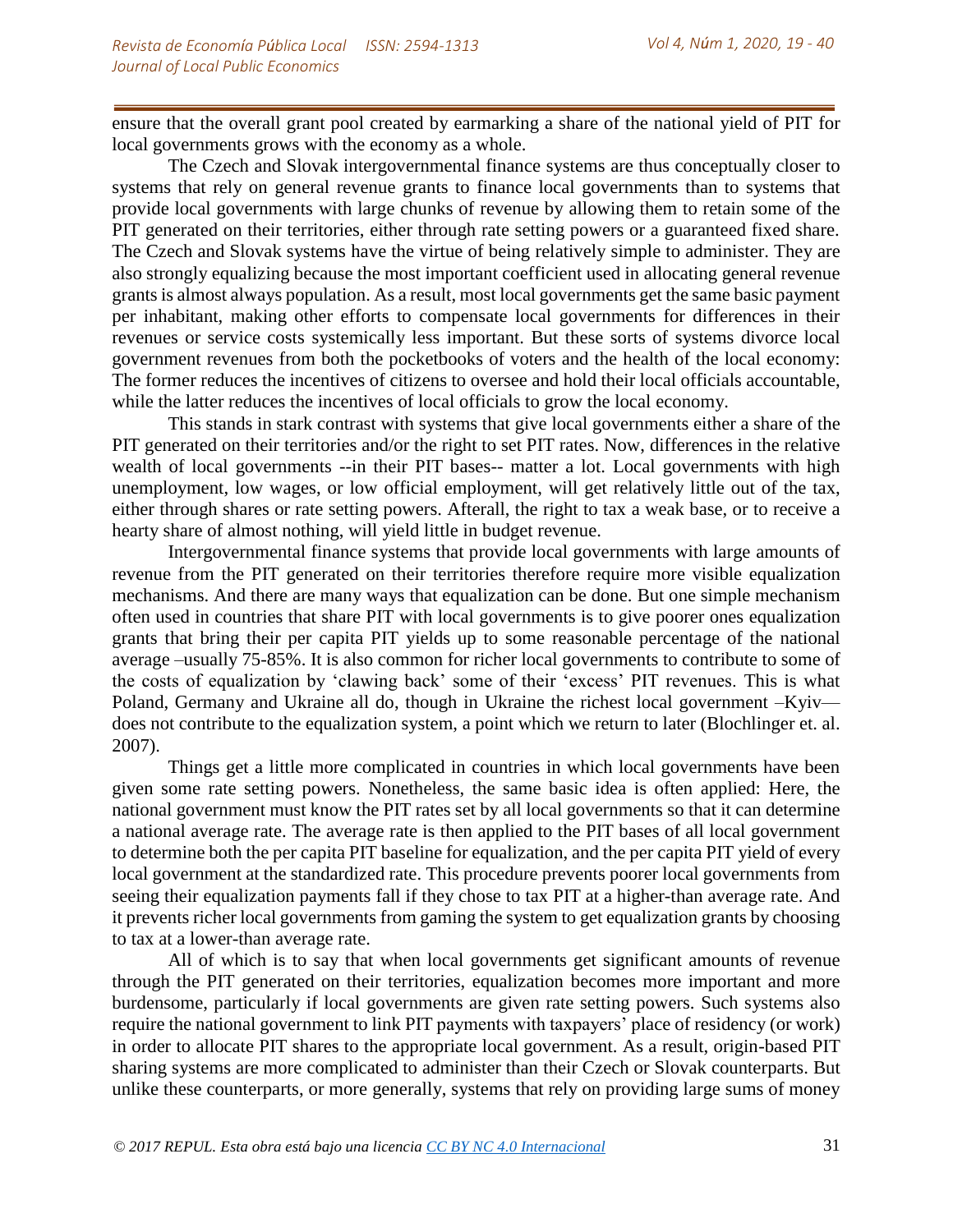to local governments through general revenue grants, systems that rely on origin-based PIT sharing link the financial interests of their electorates with the performance of their local governments, a linkage that serves to strengthen political accountability.<sup>18</sup> They also link local government revenues with the health of the economies in which they operate, a linkage that incentivizes local officials to promote job growth and development.

Now, let us look a little more closely at the European countries that have given local governments some control over PIT rates, and then at those that share PIT with local governments on an origin basis. At least nine European countries --Sweden, Denmark, Iceland, Finland, Belgium, Switzerland, Italy, Croatia, and Montenegro— have transformed PIT, or at least part of it, into a true local tax. And at least another dozen share a significant percentage of PIT with local governments on an origin basis. This group includes Germany, Norway, Croatia, Poland, Latvia, Estonia, Lithuania, Romania, Serbia, Bosnia and Herzegovina, Romania, Italy, and Spain.

The countries that have given local governments rate setting powers over PIT have done this by allowing them to set rates within upper (and usually lower) limits established by the national government, while also leaving the national government fully responsible for defining the base of the tax and for collecting it. The degree of local control over PIT rates varies widely across the group. At one end of the spectrum are Sweden and Denmark – arguably the two most decentralized countries in the world. Here, locally set PIT-rates generate about 90% of the tax's total yield, meaning the national government gets almost nothing from PIT. More commonly, "rate space" is divided between the national government and local governments so that both levels of government have room to vary their rates, and both levels derive significant revenue from the tax. This is what is done in Finlandand Iceland for local governments; for regional governments in Belgium and Italy; and for both in Switzerland.

Meanwhile, Croatia sits at that the other end of the spectrum by combining very limited local government rate setting with PIT sharing: Local governments get most of their revenue from a 40% share of PIT. But big cities can impose a local surcharge of up to 2% on the national government's PIT rate.<sup>19</sup> This arrangement preserves national control over rate setting. But it also enhances the accountability of big cities to their electorates while also giving them some independent revenue raising powers (Bronic 2007). These are attractive systemic features that are worth considering in Ukraine.

But more important for our purposes, all countries that give local governments rate setting power overs PIT define the origin of PIT as the taxpayer's principal residency, not his or her place of work. There are three basic reasons for this. First, the basic idea of PIT is that it is a tax on peoples' total income, not just on their wages. One of the objectives of the tax, then, is to aggregate –particularly at the upper end of the income scale-- income that can come from multiple forms of employment, as well as from rents, dividends, and interest. These sorts of income are often taxed separately or little at all. But countries that adopt PIT typically try to bundle them into the tax over time, though speed with which this is done, and the types of incomes that are eventually bundled into PIT, vary greatly. Nonetheless, because each of these incomes can come from different places it makes no sense to consider PIT as having any other point of physical origin than the taxpayer's

<sup>&</sup>lt;sup>18</sup> The literature on fiscal federalism stresses the importance of giving local governments at least some control over PIT rates to reap the accountability and efficiency gains of local taxation. See again Bird (2010) and Kitchen (2004). But some of these gains can be achieved if taxpayers know that it is a share of *their* personal income taxes that is helping to fund *their* local governments.

<sup>&</sup>lt;sup>19</sup> Montenegro also allows its two largest municipalities to impose PIT surcharges or their residents, but does not share the tax more generally with local governments.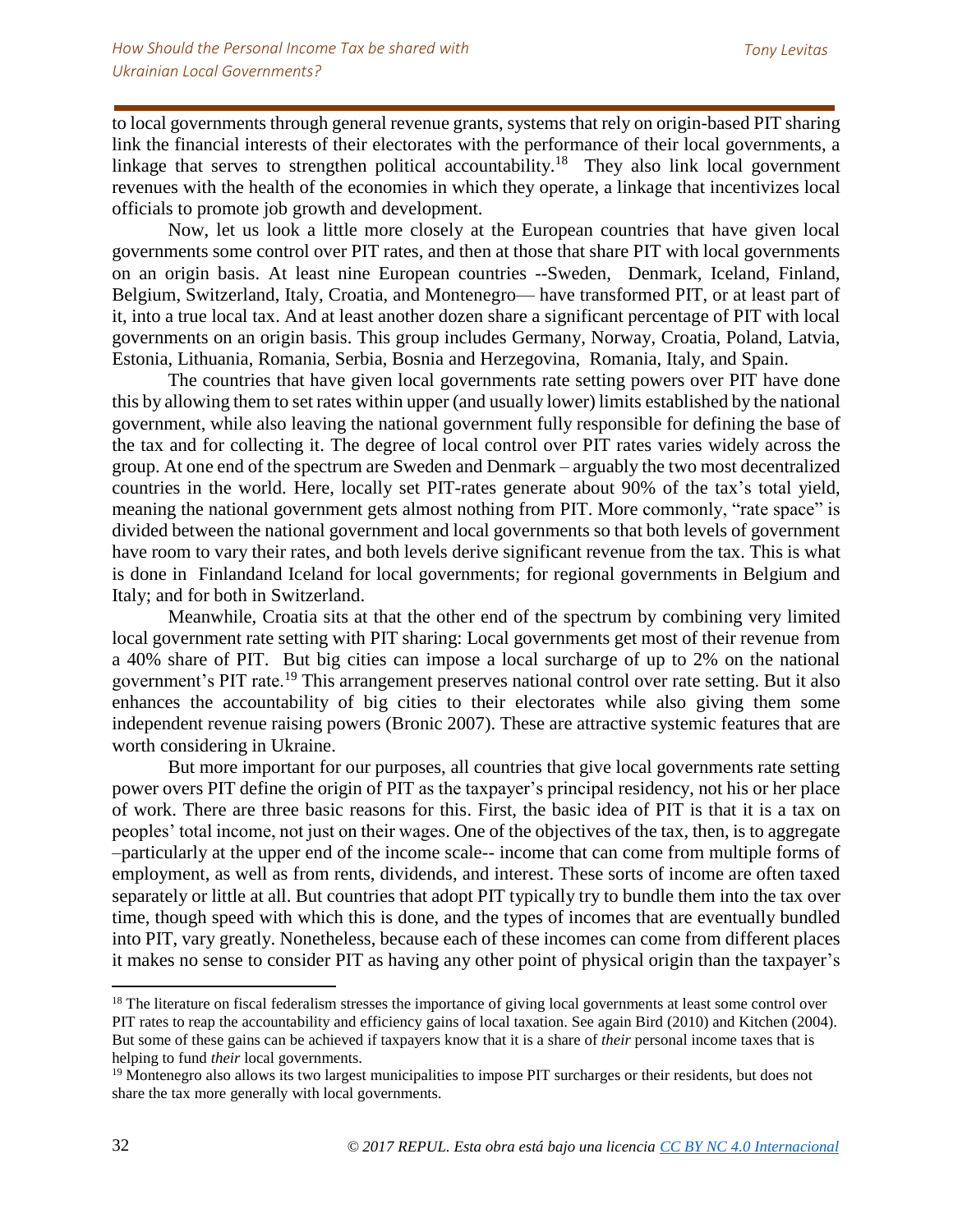principal place of residency. In this sense, attributing PIT –as opposed to a wage tax—to a person's place of employment conflicts with the basic nature of the tax.<sup>20</sup>

The second, and more important reason that the origin of PIT is defined as a taxpayer's residence in all countries that give local governments rate setting powers is to ensure that political and fiscal jurisdictions are the same. This is necessary because it makes no sense to allow local governments to impose taxes on people who do not vote for them, as would be the case if local governments could tax the incomes of people who worked in their jurisdictions but did not live or vote for them. Indeed, this would be a good example of "taxation without representation".

Equally importantly, the logic of unifying fiscal and political jurisdictions holds true even if PIT is only being shared with local governments. After all, what sense would it make to say to citizens that 60% of your income is going to support a local government, but maybe not the one you voted for or live in. In short, as soon as we say that individual local governments can either set PIT rates or get a fixed share of the tax generated on their territories, then the only reasonable way to define the origin of PIT is by the residency of the voter-taxpayer. Otherwise, we would be allowing local governments to spend the money of people who do not vote for them and to whom they are not politically accountable.

Finally, the third reason that the origin of PIT is defined as a taxpayer's residence in almost all European countries is that the essential purpose of local governments is to provide services to their residents. This, of course, does not mean that local governments do not provide some services to non-residents. They do. Everywhere in the world, people commute to work and make use of services provided by the local governments in which they are employed. Moreover, big cities frequently provide services to people who neither live nor work in them, but who visit to enjoy amenities, to purchase commodities, or to access national or regional services that are only provided in larger jurisdictions.

So, the question is not whether some local governments pay for the services of nonresidents, or even that these costs cannot be quite significant. They often are, particularly for capital cities and other major urban centers. Indeed, countries frequently take measures to compensate big cities for these additional costs. For example, when countries rely primarily on general revenue grants to finance local governments --as is the case of Czech and Slovakia-- these grants often have 'U-shaped' distributions which provide more per capita revenue to both sparsely and densely populated jurisdictions. These grant systems, in other words, attempt to compensate sparsely populated local governments for the additional costs of serving dispersed populations, while also providing more per capita revenue to densely populated ones to compensate them for some combination of the costs of serving significant numbers of non-residents and the costs of providing services in areas where prevailing wage rates are higher (Kim & Lotz 2008; Blochlinger 2007). Similarly, some countries give big cities privileged access to specific types of infrastructure grants –particularly those for urban transport— because they recognize that these systems serve the whole nation. And finally, in education, many countries require local governments that 'export' pupils

l

<sup>&</sup>lt;sup>20</sup> In Ukraine, PIT remains essentially a wage tax because with the exception of the self-employed nobody is required to file a personal income tax declaration, and income from property ownership, interest, and dividends are taxed separately. Indeed, there is considerable opposition to the idea of requiring individuals to file personal income tax declarations, opposition that comes both from the wealthy who don't want to be taxed, and the Ministry of Finance that doesn't to set up the systems necessary to process and monitor for compliance individual tax declarations. It is beyond the purposes of this note to discuss how Ukraine might eventually move create a more integrated personal income tax system. But one relatively simply way to do it would be to require personal income tax declarations only from individual whose gross income exceeded a fairly high threshold.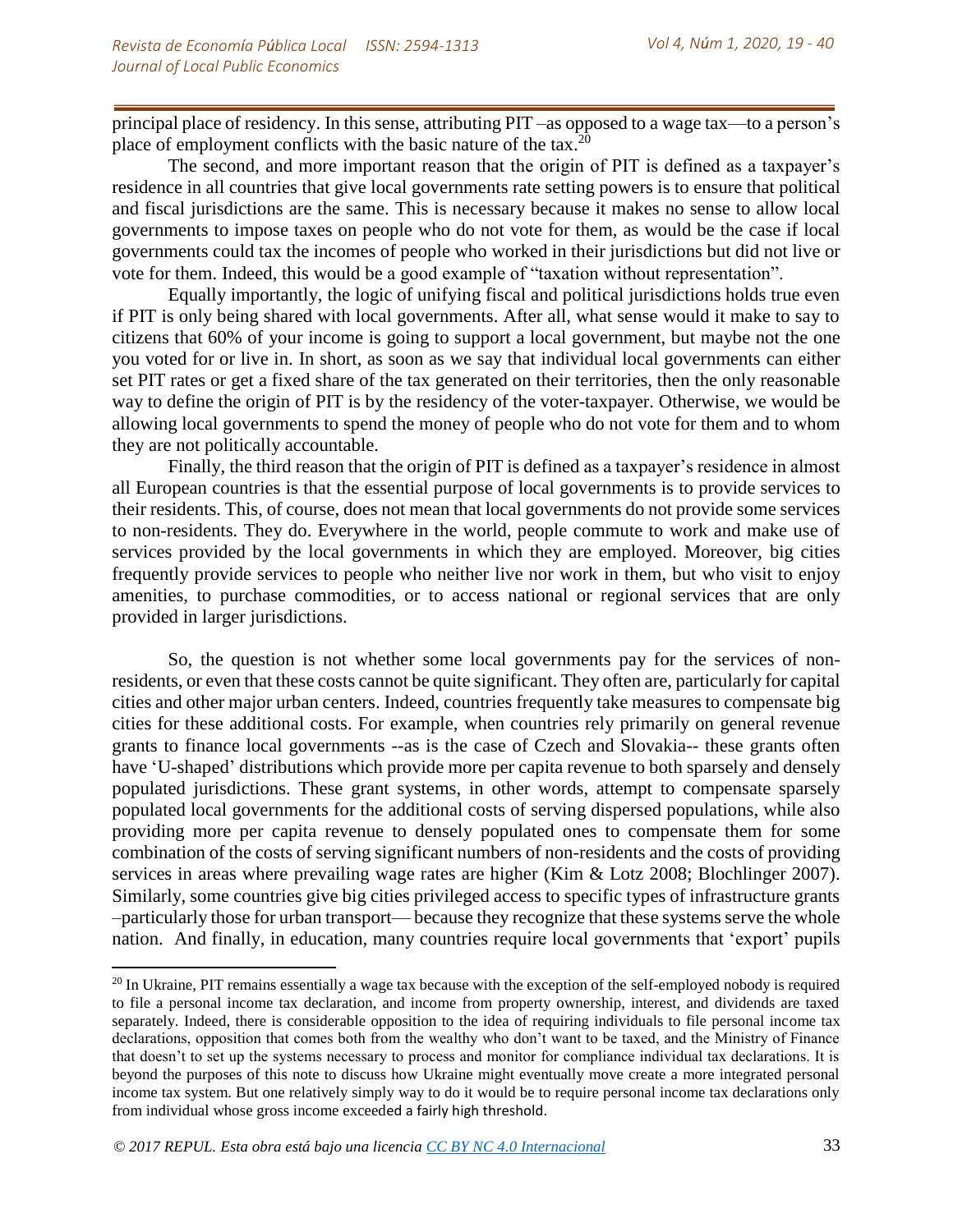to other jurisdictions to pay them an amount equal to the importing local government's average per pupil expenditure.

Nonetheless, in most countries where local governments are allowed to either set PIT rates, or in which they derive significant revenue from a PIT share, the general assumption is that big cities can fend for themselves. This is because the revenues these large urban jurisdictions derive from PIT and other taxes are generally so much higher than other local governments –and with them, access to cheap debt capital-- that special measures to support them are deemed unnecessary. Indeed, if special measures are considered necessary, they typically consist of some mix of categorical grants, and taxing back less of their 'excess' PIT revenue to fund equalization.

More important for our purposes, however, is the fact that no European country attempts to provide big cities with additional resources by defining the origin of some –let alone all—of PIT by place employment. Doing so would violate the nature of PIT as a tax as well as the principle that governments should only impose, or in the case of PIT sharing, use the taxes of people who vote for them. And it would run against the basic idea that the fundamental purpose of local governments is to provide services to their residents.

Indeed, of the more thantwenty European countries that provide local governments with significant chunks of general revenue through PIT, only one of them –Romania—defines the origin of PIT as people's place of employment. In Romania, then, the unity of fiscal and political jurisdictions is broken, and some local governments receive the PIT payments of people who do not live in them or vote for their officials. By the same token, some local governments do not get the PIT payments of people who are living in them and who vote for their officials but work elsewhere. And as in Ukraine, the allocation of PIT by place of work tends to underfund suburban jurisdictions and over fund urban centers, requiring the equalization system to be larger than necessary.

Nonetheless, there is a crucial difference between Romania and Ukraine: In Romania, multiunit businesses are required to indicate to the tax authorities the actual jurisdictions in which their employees work. As a result, Romania does not have the problem that Ukraine has with large multi-unit businesses sending the tax payments or all their employees to the local governments in which they are legally registered. This is a significant and important difference. Nonetheless, the Romanian system remains an outlier and should not be the model on which Ukraine builds its intergovernmental finance system. Instead, the basic answer to how Ukraine should solve its PIT problem is to do what virtually all European countries that either share PIT with local governments, or give them rate setting powers do, and that is define the legal origin of PIT as a taxpayer's place of residence.

# **What Might be Done to put PIT on an Origin Basis in Ukraine**

As in the rest of Europe, Ukraine should share PIT with local governments on basis of where taxpayers reside. This is the only way to align political and fiscal jurisdictions and to recognize in practice that the fundamental purpose of local governments is to serve the people who vote for them. It is also the only way to eventually give local governments some rate setting powers, and thus further strengthen the linkage between taxation and political accountability. In short, the answer to the question of how Ukraine should share PIT with local governments is straightforward.

The more difficult question is what Ukrainian policy makers need to do to achieve this objective. Here, it is worth beginning with the minimum condition that must be fulfilled to change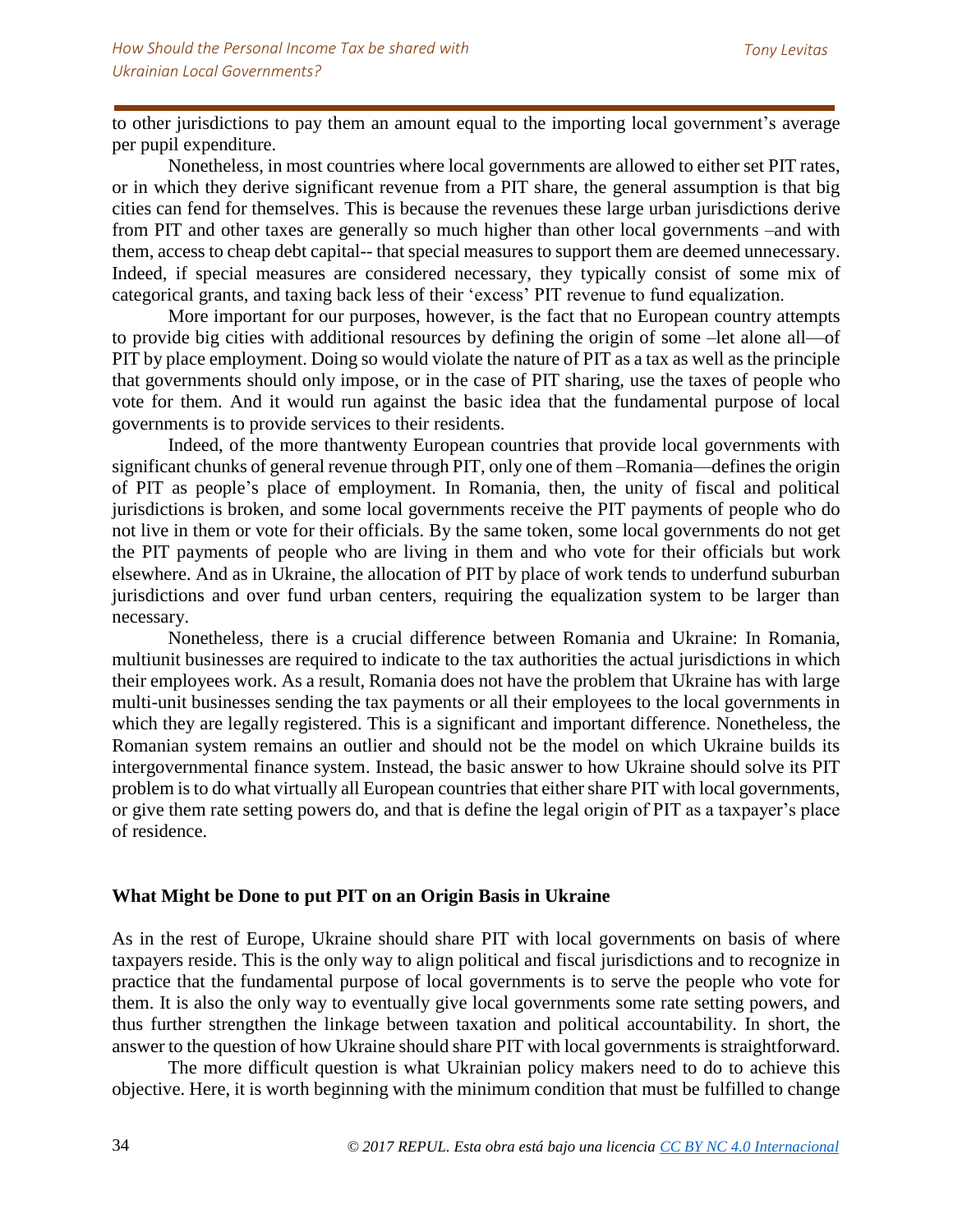the existing system: The national government must replace firms as the agent which allocates to local governments their PIT shares. This question is independent of whether these shares are allocated by place of work or place of residence. Instead, it is dictated by the structural requirements of a decentralized order in which the state has agreed to finance local governments by giving them a share of the national taxes generated on their territories. And as the Ukrainian courts have already ruled, this is not a public function that can reasonably be imposed on private firms. This does not mean that private firms should not be responsible for providing important tax information to the national government. They should. They just should not be responsible for determining which local governments gets whose taxes.

To replace firms as the payment agents of state, the national government must develop the IT and data systems necessary to gather, process, and store information about each taxpayer's identification number, his or her PIT payments, and the jurisdiction(s) in which he or she may work and/or live so that the State Treasury can send the appropriate PIT shares to the relevant oblasts and hromada budgets. Developing such IT and data processing systems is never easy, not least because they require both inter-ministerial coordination and the restructuring of the internal procedures of key state institutions like the Tax Administration, the Treasury, and the Ministry of Finance. Indeed, it is for these reasons that they rarely succeed if they are not clearly mandated by the highest levels of government and adequately resourced. That said, developing and implementing such systems is not rocket science, and we see no reason why the Ukrainian state should not be able to build such as system by the beginning of fiscal year 2023.

Equally importantly, if one stipulates that the existing system makes no sense, is unfair, inefficient and must be changed, then the costs of moving to a system that allocates PIT by place of residence are roughly the same as moving to one based on place of work. Or at least, they are roughly the same if we do not confuse where people actually live with where they are legally registered to reside, as we will discuss more in a moment. Here, the essential point is that if the costs of moving to either system are similar, then there is no question that policy makers should choose to build a system that allocates PIT by where taxpayers live: This is the only way to unify political and fiscal jurisdictions, and to reap the gains in democratic engagement and accountability that come with it. It is also the only way to eventually decentralize some rate setting powers to local governments.

To fully explain why the costs of moving to either a residency or work-based system of PIT allocation are roughly the same, it is necessary to first do a little recapping, and then to discuss the objections that are typically raised against allocating PIT by place residence in Ukraine. As we shall see, most of these objections fall away if PIT can at least initially be allocated to local governments according to where employees say they are living and not where they are legally registered to reside. Indeed, the very process of getting taxpayers to first reaffirm where they are currently living, and then –if necessary-- to eventually change their legally registered addresses, can be used to kickstart the linkages that origin-based PIT sharing is designed to foster: The accountability linkages between voter/taxpayers and their elected officials; and the financial linkages between local economic development and local budget revenues.

So here is the recap. At present, the Ukrainian state cannot link peoples PIT payments to their actual place of work. Because it cannot do this, it is relying on firms to send people's PIT payments to the local governments in which they work. And because this is something that firms which employ workers in different places are understandably reluctant to do –and should not be doing— the PIT payments of employees who work outside of a local government in which the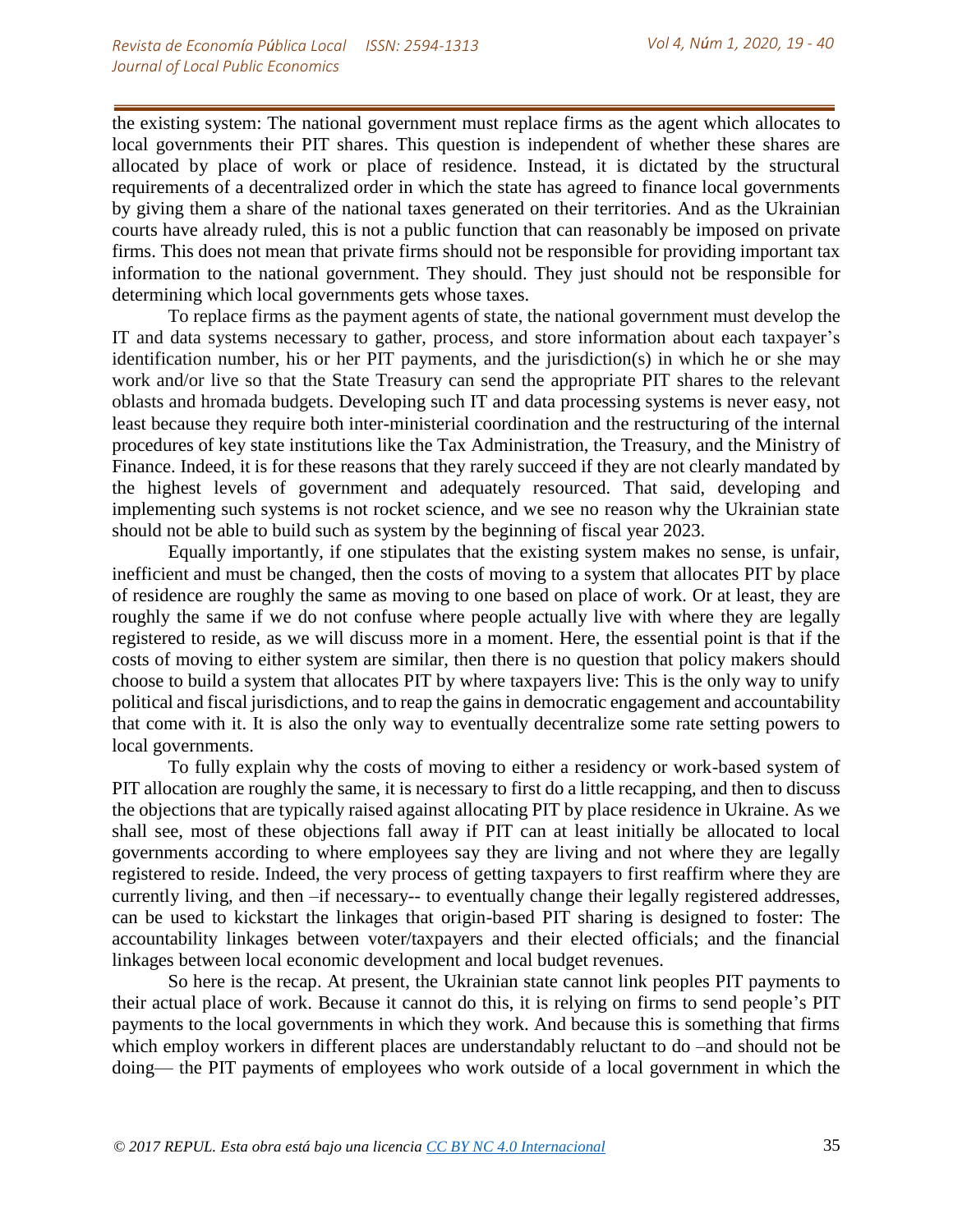firm is legally registered are often being returned to the local government in which the firm is registered –most frequently to Kyiv.

As a result, the Ukrainian state does not know how much PIT revenue Kyiv is getting from workers who neither live nor work in the capital. Nor does it know how much the local governments in which these employees actually work –and probably live—are losing. What it does know, or at least should know, is that the amounts involved are significant enough to give Kyiv three times as much times PIT revenue per capita as the average local government. Moreover, it does this despite receiving a PIT share one third smaller than all other local governments (40% vs 60%).

Indeed, the fact that Kyiv's PIT share is one third smaller under the current regime has surprising implications when one looks forward to what it would mean to really allocate PIT by place of work, or for that matter residency. In short, the money that Kyiv is currently getting from taxpayers who neither live nor work in the capital would flow outward to the local governments in which these people actually work and probably live. So, Kyiv's budget would be hit very hard. In fact, so hard that its PIT share would almost certainly have to be increased to make up for the lost revenue. Moreover, unless the shares of other local governments were lowered, the costs of this upward adjustment would have to be borne by the state budget. This is because the state budget has also been profiting from the fact that it retains 20% more PIT from taxpayers employed --or said to be employed-- in the capital, than it does for taxpayers working elsewhere.

As such, it is fair to say that if the minimal condition for meaningful reform is the state's investment into the data and IT systems discussed above, the first axiom that follows from this condition is that moving to an origin-based system for allocating PIT is going to require a substantial rethink of both Kyiv's PIT share and the national budget. And this axiom is true whether we allocate PIT by place of work or place of residence. Or put another way, it is the reallocation of the PIT that is currently being paid to Kyiv for people who neither live nor work in the capital that is going to produce the biggest change in local government budgets, and that this is true whether or not PIT is allocated by place of work or place of residence.

Indeed, if the biggest technical challenge of the next two years is for the state to estimate the financial consequences of the movement to origin-based PIT sharing and then to construct the IT systems necessary for the Treasury to divvy up shares, then the biggest political challenge of the next 24 months is to have an informed discussion over what Kyiv's PIT share should be; whether the capital should begin to contribute to the equalization system; and how the national government should respond to the loss of revenue that will come –all things being equal—from an increase in Kyiv's PIT share.

The prospects of such discussions are no doubt troubling for both state officials and Kyiv's elected leaders. Moreover, they must include the representatives of all hromada because their results will affect the budgets of all local governments. But like it or not these discussions must be held if the current system is to be meaningfully reformed. And like the construction of new IT systems, these discussions must be held whether the goal of the exercise is to allocate PIT by place of work, place of residence, or both. Or put another way, the only question policy makers really should be asking themselves now is whether the costs of building these IT systems and engaging in these politically unavoidable discussions go up so significantly by allocating PIT by place of residence that they outweigh the benefits in accountability and engagement that will come from aligning political and fiscal jurisdictions.

The answer to this question is no, at least if people's declared home jurisdictions -and not their legally registered addresses- can be used to allocate PIT for a transitional period. To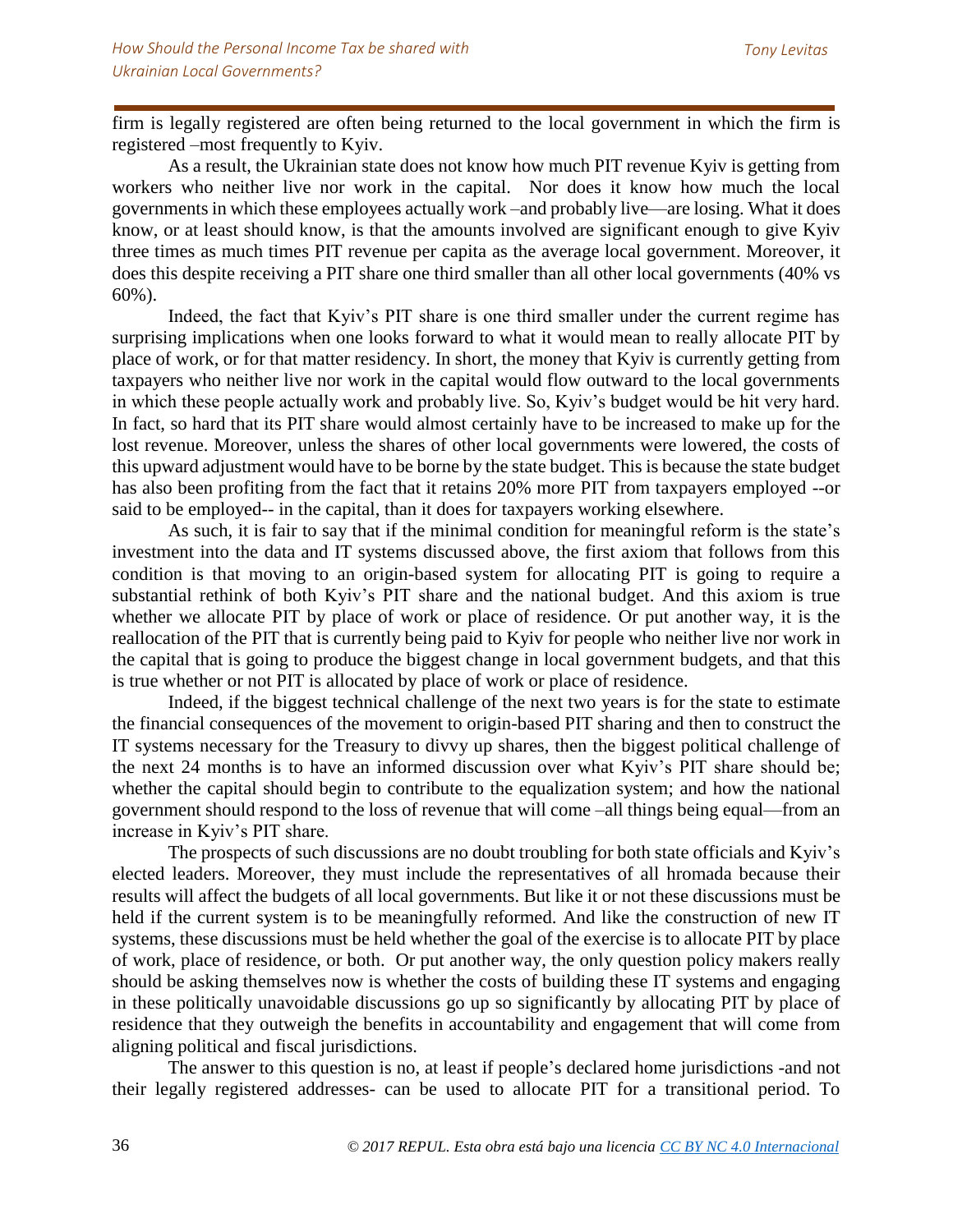understand why, it is useful to briefly review the main arguments against allocating PIT by place of residence. Here, the first thing that needs to be noted is that most of these objections have grown up around the assumption that the current system is based on place of work –which is simply not true. Nonetheless, and until very recently, the Ministry of Finance, the Tax Administration, and Kyiv have all argued against moving to a residency-based system on the grounds that the existing system is based on place of work and functions reasonably well when neither is the case. In short, many of the arguments used against allocating PIT by place of residence have nothing to with the relative virtues of place of residence vs place of work. Instead, they have everything to do with the recognition that moving to either requires a rethink of the existing system, a rethink that neither Ukrainian's financial ministries nor the representatives of big cities –particularly Kyiv—are thrilled about having.

The most frequently invoked argument against allocating PIT by residence is that big cities often incur significant costs for commuters. This is true. But it is not really an argument for allocating PIT entirely by place of work. Rather, if anything, it is an argument about the desirability of splitting PIT payments between place of residency and place of work. And splitting comes with a number of problems. First, and as already discussed, any allocation by place of work weakens the link between voting and taxpayment and with it the incentives for citizens to hold their local governments accountable. Second, splitting makes it impossible to ever give local governments any rate setting powers because then the officials of one local government could raise the taxes of people who did not vote from them. Third, splitting increases the administrative costs of the system because now data must be maintained on where people both live and work. Worse, people change work more often than they change where they live. So, the difference in the long-term costs of a split system and one based solely on residence are significant. Indeed, it is for all these reasons that no country that we know of allocates PIT by both place of work and place of residence.

Another argument that is making the rounds is that allocating PIT by place of residence incentivizes housing construction --not jobs-- and Ukraine needs jobs more than housing. Sometimes this argument is invoked in support of splitting PIT, and sometimes in support of allocating it entirely by place of work. As an argument for splitting, it fails for the same reasons as discussed above. But it is even more problematic as argument for a system based entirely on place of work. Yes, the origin-based sharing of PIT creates incentives for local government officials to invest in job creation. Indeed, this one of the great virtues of allocating PIT by place of residence. But allocating PIT solely by place of work in the name incentivizing jobs over housing makes no sense: It will starve bedroom communities of the revenues they need to provide basic public services; intensify the need for equalization grants; and breaks all the rules about aligning political and fiscal jurisdictions. In short, there are no good systemic reasons to support either splitting PIT or allocating all of it by place of work.

But there is one reason against allocating PIT by place of residence that must be taken more seriously. The argument is simply that in Ukraine PIT cannot be allocated by place of residence because so many people live in local governments different from the ones in which they are legally registered to reside. And this is true. Indeed, the Ministry of Digitalization estimates that somewhere between 20% and 30% of all Ukrainians live in local governments other than the ones in which they are legally registered. Worse, the argument runs, this cannot be fixed any time soon because there are many obstacles to changing one's legal place of residence.

Some of these obstacles relate to the fact that changing one's legal address requires changing all sorts of other documents, a process which can be time consuming and frustrating. Others relate to the way the Ukrainian housing market works: To the reluctance of owners to enter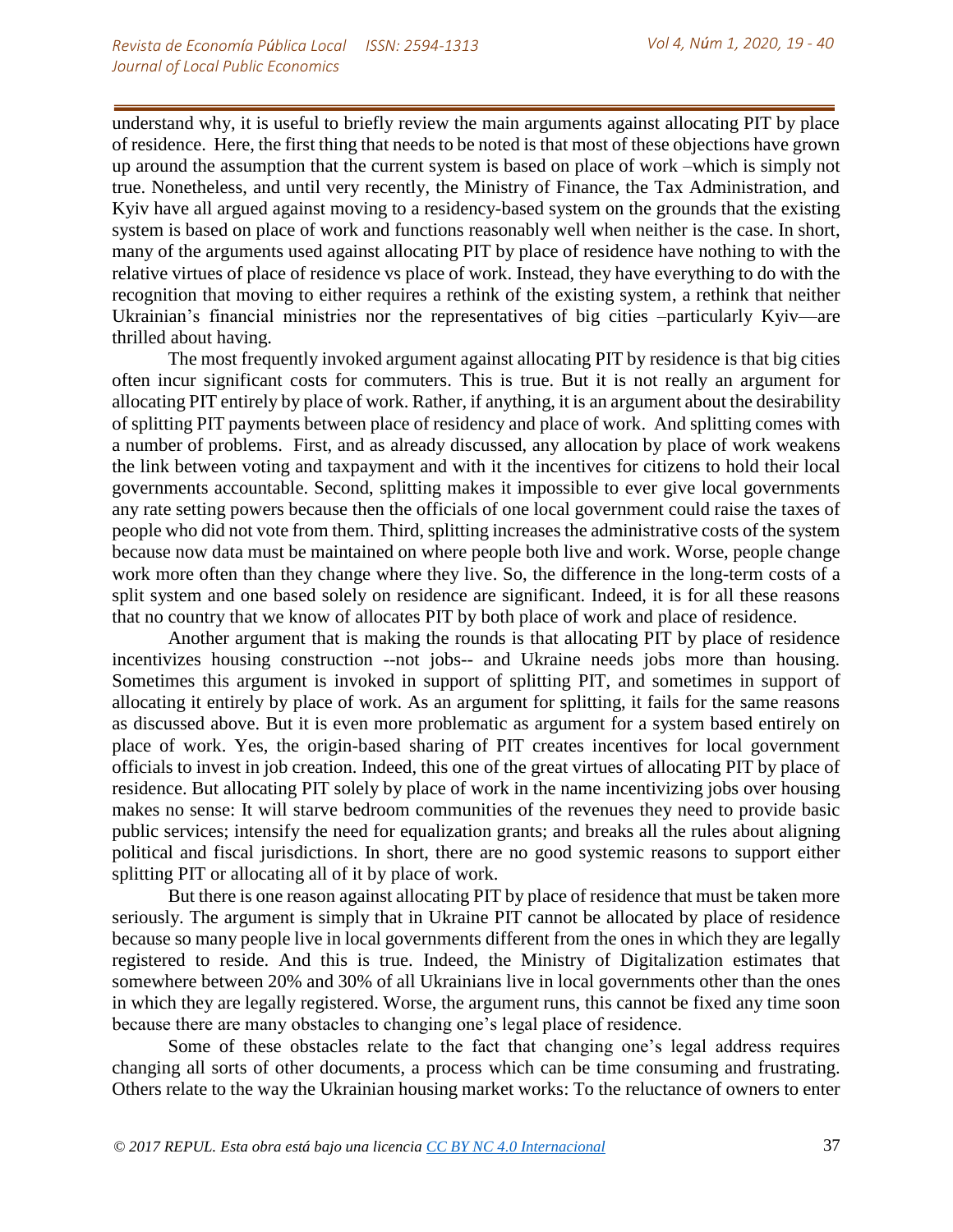into legal contracts with their tenants out of fear that they will they have difficulty removing them if they don't pay rent; and to owners' fears that they will have to pay taxes on rental income if contracts are legally registered. In short, people argue that not only will it take a long time for people to legally register where they actually live, but until this is done PIT cannot be allocated by place of residence because it will produce radical changes in the distribution of local government revenues.

Moreover, the fear that moving to a residency-based system will produce radical changes in the current distribution of local government revenues is particularly strong in Kyiv and other big cities because it is they that have the most inhabitants who rent apartments, but who remain legally registered in other places. In short, Kyiv and other big cities are afraid that moving to a residency-based system will not only entail the loss of the PIT revenues that they now receive from taxpayers who neither live nor work in them, but the loss of the PIT payments of people who live in them but are legally registered elsewhere.

These are not irrational fears. Indeed, once one stipulates that the existing system must be changed, it is only the issues raised by legal residency --the propiska-- that argue against allocating PIT by where taxpayers live. But these arguments, and the fears behind them, can be addressed if the question of how to allocate PIT by where taxpayers live is divorced --at least initially-- from the question of where taxpayers are legally registered. In short, what we are proposing is that for the purposes of allocating PIT, taxpayers simply be asked to declare in which local government they are currently living. This declaration need not be tied to providing one's exact address or to presenting a legal rental contract. Nor does it have to be linked to changing other documents required from citizens by the national government.

As such, this simple affirmative declaration would sidestep all the obstacles to changing one's legal registration created by the Ukrainian housing market and by the requirements that different agencies of the national government attach to legal residency. Instead, the declaration would only be used for allocating PIT and for linking –in the minds of citizens—their PIT payments with local governments they elect. In other words, once a decision is made to share PIT by place of residence, both the national government and local governments should actively campaign to get people to declare where they currently live "so that your PIT payments go to the local government that serves you."

# **Conclusions & Recommendations**

In conclusion, let us sketch out what all this might mean operationally. For starters, legislation should be passed requiring the national government to build the IT systems that would allow the State Treasury to allocate PIT by place of residence by the fiscal year 2023. This legislation should also require the Ministry of Finance to conduct the simulations necessary to rationally review Kyiv's PIT share and to phase in the new system over three to five years.

Next, the Ministry of Finance must develop a simple electronic format for firms to fill out that includes each taxpayers' unique identifier, their PIT payments, and at least for the first filing, the jurisdiction in which he or she both works and lives. Most firms have this information already, but for this first filing, they should be asked to request from their employees an affirmative declaration of where they are currently living. At the same time, both the national government and local governments should inform citizens why this information is important and what it will be used for.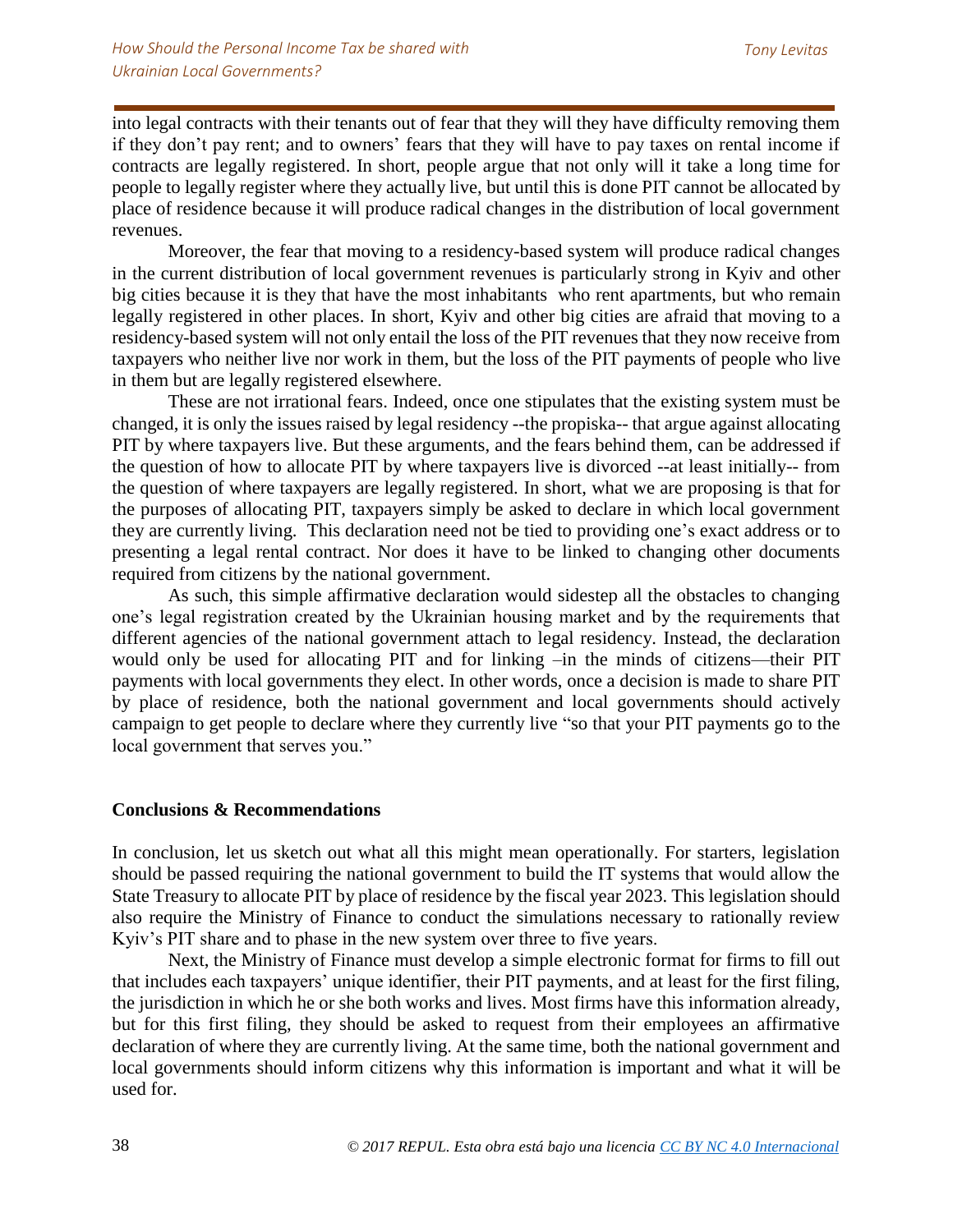Firms will have to bear the costs of providing this information to the national government, but they will not be asked to send the PIT payments of their employees to tax authorities different from those to whom they are already sending them. Instead, the information will be used by the Ministry of Finance to simulate the consequences of moving to a residency-based system, and to build the IT systems necessary for the State Treasury to send PIT payments to the appropriate local governments.

Once the Ministry of Finance has acquired six months of data on PIT payments that are linked to place of work and place of actual residence it can begin to simulate the changes in the distribution of PIT that will be caused by the new system. These simulations will almost certainly show that the biggest shock to the system will have nothing to do with the difference between place of residence and place of work, but with the difference of either and the current system. More importantly, they will allow the Ministry, local governments, and ultimately parliament to think through what Kyiv's PIT share should look like, whether the city should participate in the reverse grant system, and how the national budget will absorb the losses that will come from having a single PIT-sharing regime for all hromada.

Equally importantly, the simulations will make it possible for the Ministry of Finance to design phase in provisions for the new system. There are many ways this can be done, but the basic idea is that no local government should be allowed to lose or gain more than a certain percentage of revenue a year until the new system is fully phased-in. On the one hand, these sorts of provisions prevent local governments from suddenly losing revenues necessary to pay for basic services, and on the other hand from getting budgetary windfalls that they cannot reasonably consume. In the current situation in Ukraine, however, they will have an additional benefit: they will give local governments time to impress on their voter/taxpayers the importance of correctly indicating where they live, while also perhaps giving state officials new ways to think about how to deal with the problems of both legal registration and the peculiarities of the Ukrainian housing market.

Finally, it is worth underlining that the primary purpose of putting the PIT sharing system on a residency basis is not to radically change the way resources in the system are currently being allocated. Rather, it is about putting the system on a foundation that encourages local government engagement and accountability, and which allows for the automatic adjustment of local government revenues to changes in where people live**.** Or put another way, Kyiv should understand that any new system will require the upward adjustment of its PIT share, and that all big cities should be fine if –at least initially—PIT is allocated according to where taxpayers say they live and not where they are legally registered. In any case, there is no reason to believe that the costs of moving from the current system, to the one all of Europe uses will be any higher than the costs of moving to the system that until now most Ukrainians thought they had but do not.

### **References**

- BIRD R (2010), "Subnational Taxation in Developing Countries: A Review of the Literature," World Bank Working Paper 5450, Economic Policy & Debt Management Department, pp. 1-56
- Blochliger, H., & King D (2006), "Less than You Thought: The Fiscal Autonomy of Sub-Central Governments," OECD Economic Studies No.43 pp. 156-185.

BLOCHINGER, H, MERK, O, CHARBIT, C. & MIZEL, L. (2007) "Fiscal Equalization in OECD Countries" OECD Working Paper #4, pp. 1-38